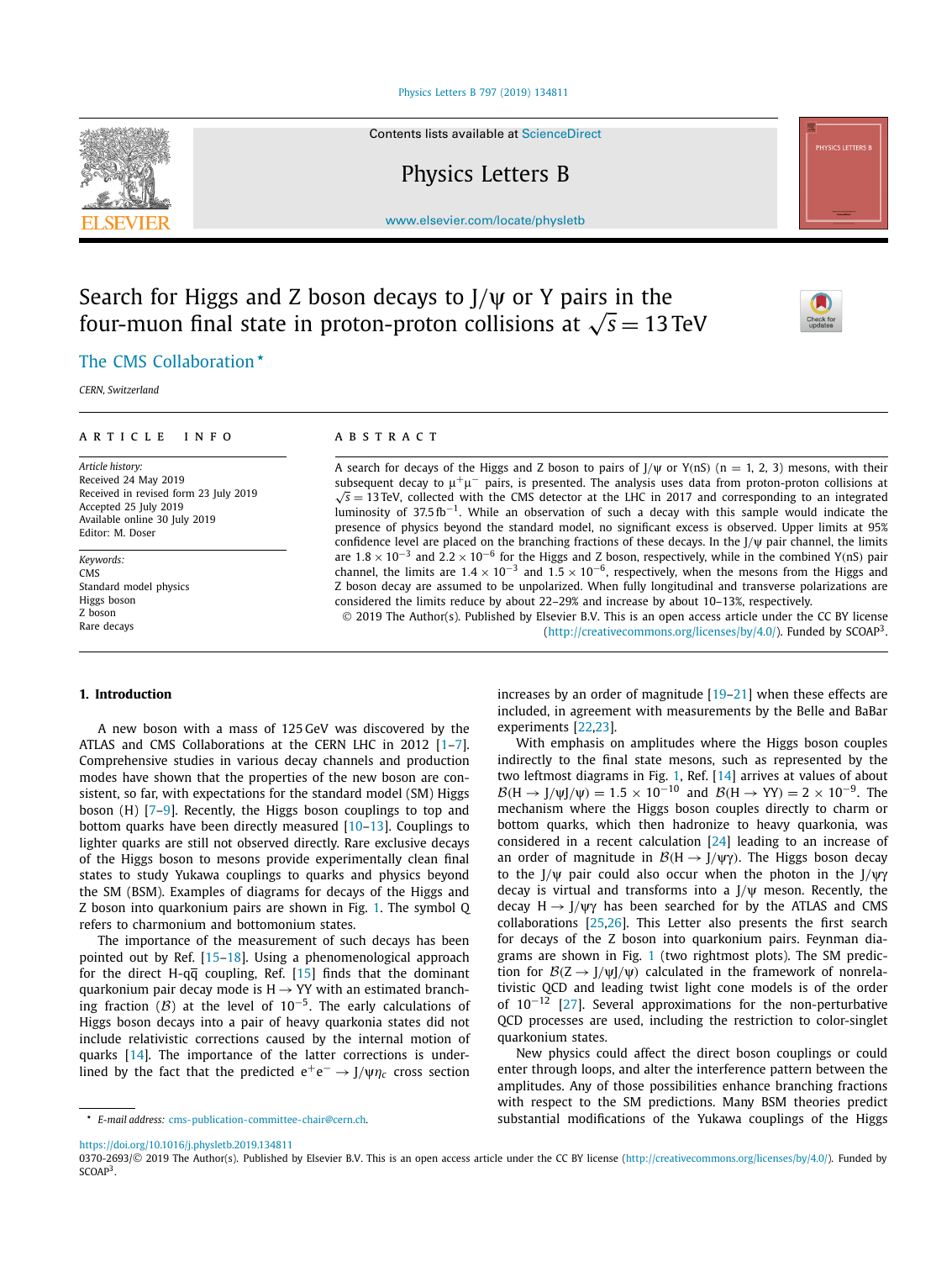<span id="page-1-0"></span>

**Fig. 1.** Feynman diagrams for H  $\rightarrow$  QQ and Z  $\rightarrow$  QQ with Q = charmonium or bottomonium states. In the two leftmost diagrams [\[14\]](#page-4-0), the virtual particles are Z bosons. The center-right diagram depicts indirect processes in the case where the flavor of the quark q in the loop is top, and direct processes in the case where it is charm or bottom. The other virtual particles are either photons or gluons. In the latter case additional soft-gluon exchange occurs. The rightmost diagram shows direct processes for the Higgs or Z bosons.

boson to quarks, such as models with Higgs-dependent Yukawa couplings [\[28\]](#page-4-0), the minimal flavor violation framework [\[29\]](#page-4-0), the Froggatt–Nielsen mechanism [\[30\]](#page-4-0), and the Randall–Sundrum family of models [\[31\]](#page-4-0). An overview of models can be found in Ref. [\[32\]](#page-4-0). In the related quarkonium–γ channels, deviations of the H-q $\overline{q}$  couplings from the SM predictions can change the interference between direct and indirect amplitudes, resulting in substantial modifications of the branching fractions, particularly in the Y channel, where the increase is up to several orders of magnitude [\[24\]](#page-4-0). The observation of a Higgs or Z boson signal in the quarkonium pair decay modes with the available LHC data sets would indicate the presence of BSM physics.

This Letter presents the first search for the Higgs and Z boson decays into J*/*ψ or Y meson pairs, where Y stands for the combined contribution of the  $Y(nS)$  states with  $n = 1, 2, 3$ . The subsequent decay of these meson pairs to the 4μ final state offers a very clean experimental signature that is used in this analysis. For the J*/*ψ meson pairs, feed-down from higher charmonium states are not taken into account. For the Y*(*nS*)* meson pairs, decays from higher to lower mass Y*(*nS*)* states are included. The results presented in this Letter are based on proton-proton (pp) collision data recorded in 2017 with the CMS detector at a center-of-mass energy of  $\sqrt{s}$  = 13 TeV, amounting to an integrated luminosity of 37.5  $fb^{-1}$ .

#### **2. The CMS detector**

A detailed description of the CMS detector, together with a definition of the coordinate system used and the relevant kinematic variables, can be found in Ref. [\[33\]](#page-4-0). The central feature of the CMS apparatus is a superconducting solenoid, 13 m in length and 6 m in internal diameter, providing an axial magnetic field of 3.8 T. Within the solenoid volume are a silicon pixel and strip tracker, a lead tungstate crystal electromagnetic calorimeter, and a brass and scintillator hadron calorimeter, each composed of a barrel and two endcap sections. Forward calorimeters extend the pseudorapidity (*η*) coverage provided by the barrel and endcap detectors. Muons are detected in gas-ionization chambers embedded in the steel flux-return yoke outside the solenoid. They are measured in the range  $|\eta|$  < 2.4, with detection planes made using three technologies: drift tubes, cathode strip chambers, and resistive-plate chambers.

An entirely new pixel detector has been installed after 2016, featuring an all-silicon device with four layers in the barrel and three disks in the endcaps [\[34\]](#page-4-0), providing four pixel detector measurements. Reduced material budget in front of the calorimeters was achieved with two-phase  $CO<sub>2</sub>$  cooling and light-weight mechanical support, and moving the electronic boards and connections out of the tracking volume.

Events of interest are selected using a two-tiered trigger system [\[35\]](#page-4-0). The first level, composed of custom hardware processors, uses information from the calorimeters and muon detectors to select events at a rate of around 100 kHz within a time interval of less than 4 μs. The second level, known as the high-level trigger, consists of a farm of processors running a version of the full event reconstruction software optimized for fast processing, and reduces the event rate to around 1 kHz before data storage.

Dedicated triggers were deployed in 2017 to enhance the selection of events of interest for the present study. They require the presence of at least three muons with  $p_T$  greater than 2 GeV. Two of these must be oppositely charged and have to originate from a common vertex with a probability greater than 0.5%, as determined by a Kalman vertex fit [\[36\]](#page-4-0), thus suppressing random combinations of two muons. The J*/*ψ-specific trigger requires a dimuon system's invariant mass to be between 2.95 and 3.25 GeV and its  $p<sub>T</sub>$  to be greater than 3.5 GeV. The trigger used to select the Y sample requires two of the three muons to have  $p_T$  greater than 3.5 GeV, and one muon  $p_T$  greater than 5 GeV. The invariant mass for one oppositely charged muon pair must lie in the interval 8.5–11.4 GeV. Both triggers gave an efficiency exceeding 85% to select events satisfying the selection criteria used in the analysis.

#### **3. Signal and background modeling**

Simulated samples of the Higgs and Z boson signals are used to estimate the expected signal yields and model the distribution of signal events in the four-muon invariant mass. For the  $H \rightarrow I/\Psi I/\Psi$  and  $H \rightarrow YY$  samples the Higgs boson is produced with the POWHEG v2.0 Monte Carlo (MC) event generator [\[37,](#page-4-0)[38\]](#page-5-0), which includes the gluon-gluon fusion (ggF) and vector-boson fusion production processes. The parton distribution function (PDF) set used is NNPDF3.1 [\[39\]](#page-5-0). The JHUGen 7.1.4 generator  $[40,41]$  is used to decay the Higgs boson into two vector mesons taking into account their helicity. To produce the decay for unpolarized quarkonia, the JHUGen generator is configured to model a uniform muon helicity angle distribution. The generator is interfaced with PYTHIA 8.226  $[42]$  for parton-showering and hadronization according to the CUETP8M1 [\[43\]](#page-5-0) tune. The total SM Higgs boson production cross section for the calculation of branching fractions is taken from the LHC Higgs cross section working group [\[32\]](#page-4-0).

The  $Z \rightarrow J/\psi J/\psi$  and  $Z \rightarrow YY$  samples are produced with the pythia 8.226 generator [\[42\]](#page-5-0), tune CUETP8M1 [\[43\]](#page-5-0). The SM Z boson production cross section includes the next-to-next-to-leading order (NNLO) QCD contributions, and the next-to-leading order (NLO) electroweak corrections from  $F_{\text{EWZ}}$  3.1 [\[44\]](#page-5-0) calculated using the NLO PDF set NNPDF3.0. The Z boson  $p<sub>T</sub>$  is reweighted to match the NLO calculation [\[37,](#page-4-0)[38,45\]](#page-5-0). The total cross section is obtained with the  $\mathcal{B}(Z \to \mu^+ \mu^-)$  value from Ref. [\[46\]](#page-5-0).

In the J*/*ψ and Y pair channels backgrounds are assumed to originate from prompt nonresonant pair production, which in pp collisions dominantly occurs via ggF [\[47–50\]](#page-5-0). Initially, the two mesons are color-octet bound states that then radiate soft gluons to become real mesons. Event samples are generated according to this model [\[49\]](#page-5-0).

The generated events are processed through a detailed simula-tion of the CMS detector based on GEANT4 [\[51\]](#page-5-0). The high instantaneous luminosity of the LHC results in multiple pp interactions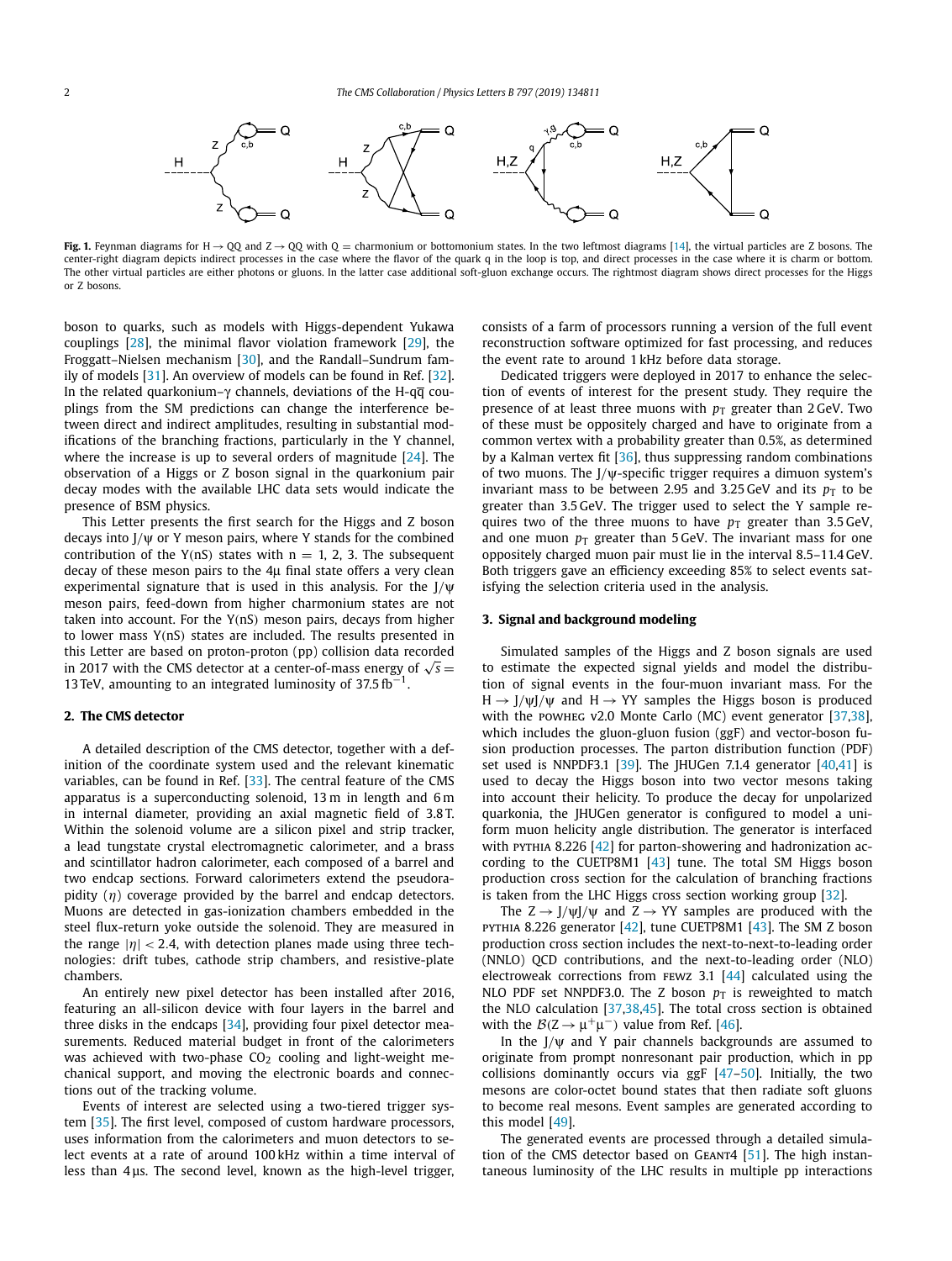<span id="page-2-0"></span>

**Fig. 2.** The four-muon invariant mass distributions, for J*/*ψJ*/*ψ (left) and YY (right) candidates (error bars for zero entries are omitted). The result of the maximum likelihood fit is superimposed (solid blue line). For illustrative purposes, the plots also show the distributions for simulated Higgs and Z boson signals (dashed red lines), each normalized to two events.

per bunch crossing. Simultaneous pp interactions that overlap with the event of interest, i.e. pileup, are included in simulated samples. The distribution of the number of additional interactions per event in simulation corresponds to that observed in the data, where the average pileup number is found to be 32.

The acceptance of the final states changes with the angular distribution of the muons in the quarkonium decay. The distribution of the decay angle  $\theta$ , defined as the angle between the positive muon direction of flight in the rest frame of the quarkonium with respect to the quarkonium direction in the boson rest frame, is proportional to  $(1 + \lambda_\theta \cos^2 \theta)$ . In this Letter, the nominal results are obtained using a signal acceptance calculated for the unpolarized case  $(\lambda_{\theta} = 0)$ . Two extreme scenarios have also been considered, where the J*/*ψ and Y mesons are either fully transversely polarized,  $\lambda_{\theta} = +1$ , or fully longitudinally polarized,  $\lambda_{\theta} = -1$ . No azimuthal anisotropies have been considered. According to Refs. [\[14,27\]](#page-4-0) the J*/*ψ and Y mesons produced in the decays of both bosons are expected to be dominantly longitudinally polarized.

#### **4. Data reconstruction and selection**

Muons are reconstructed by combining information from the silicon tracker and the muon system  $[52]$ . The matching between tracks reconstructed in each of the subsystems proceeds either outside-in, starting from a track in the muon system, or inside-out, starting from a track provided by the silicon tracker. In the latter case, tracks that match track segments in only one or two stations of the muon system are also considered in the analysis to collect very low- $p_T$  muons that may not have sufficient energy to penetrate the entire muon system. The muons are selected from the reconstructed muon track candidates that match with at least one segment in any muon station in both *x* and *y*. The number of silicon tracker layers with hits used in the muon track candidate has to be greater than 5 and include at least one pixel detector layer. Matching muons to tracks measured in the silicon tracker results in a relative transverse momentum  $(p_T)$  resolution of 1% in the barrel and 3% in the endcaps for muons with  $p<sub>T</sub>$  up to 100 GeV. The  $p_T$  resolution in the barrel is better than 7% for muons with  $p_T$  up to 1 TeV [\[52\]](#page-5-0).

The reconstructed vertex with the largest value of summed charged particle  $p_{\rm T}^2$  is taken to be the primary pp interaction vertex. To suppress muons originating from nonprompt hadron decays, the impact parameter of each muon track, computed with respect to the position of the primary pp interaction vertex, is required to be less than 0.3 (20.0) cm in the transverse plane (longitudinal axis). Events with at least four such muons with  $p_T$  > 3 GeV and  $|\eta|$  < 2.4 are accepted. To isolate the leading muon candidate from other hadronic activity in the event, a cone of size  $\Delta R = \sqrt{(\Delta \eta)^2 + (\Delta \phi)^2} = 0.3$  is constructed around its momentum direction, where  $\phi$  is the azimuthal angle in radians. The sum of the  $p_T$  of the reconstructed inner-detector tracks originating from the primary pp interaction vertex within the cone has to be less than 50% of the muon's  $p_T$ . The transverse momentum of the leading muon is subtracted from the sum and the subleading muon  $p<sub>T</sub>$ is also subtracted, if this muon falls within the isolation cone of the leading muon.

The J*/*ψ and Y candidates are built from pairs of oppositely charged muons. Each muon pair must fit to their common vertex with a probability greater than 0.5%. The  $J/\psi$  candidate's  $p_T$  has to be greater than 3.5 GeV, matching the trigger requirement, and the invariant masses of the higher and lower- $p_T$  J/ $\psi$  candidates have to be within 0.1 and 0.15 GeV, respectively, of the nominal mass of the J*/*ψ. The dimuon mass resolution is about 30 MeV. The mass window of the subleading J*/*ψ is wider to allow further monitoring of the sideband population. To suppress contributions from nonprompt hadrons, separately produced J*/*ψs and muons from other sources, the four-muon Kalman vertex fit probability of J*/*ψ pairs has to be greater than 5%. Finally, the absolute value of the difference in rapidity between the two J*/*ψ candidates has to be less than 3. This criterion marginally affects the signal while removing about 20% of the selected events. After the selection, 189 events are found in data in the 40–140 GeV four-muon invariant mass range. Fig. 2 (left) shows the four-muon invariant mass distribution.

For the selection of Y pair candidates, the same event selection criteria are applied, except that the Y candidate  $p<sub>T</sub>$  has to be greater than 5 GeV, and the invariant mass has to fall within the range 8.5–11 GeV. Furthermore, the four-muon Kalman vertex fit probability has to be greater than 1% to suppress random combinations. The nonprompt background is negligible in this channel. After applying the selections, 106 events are found in data in the 20–140 GeV four-muons invariant mass range. Fig. 2 (right) shows the four-muon invariant mass distribution.

The differences in efficiencies between data and simulation for the trigger, offline muon reconstruction, identification, and isolation are corrected by reweighting the simulated events with data-to-simulation correction factors, which are obtained with the "tag-and-probe" method [\[53\]](#page-5-0) using J/ $\psi \rightarrow \mu^+ \mu^-$  events. The scale correction factors are observed to deviate from unity by less than 3%. The difference in the four-muon Kalman vertex fit efficiency between data and simulation is evaluated with J*/*ψ pair event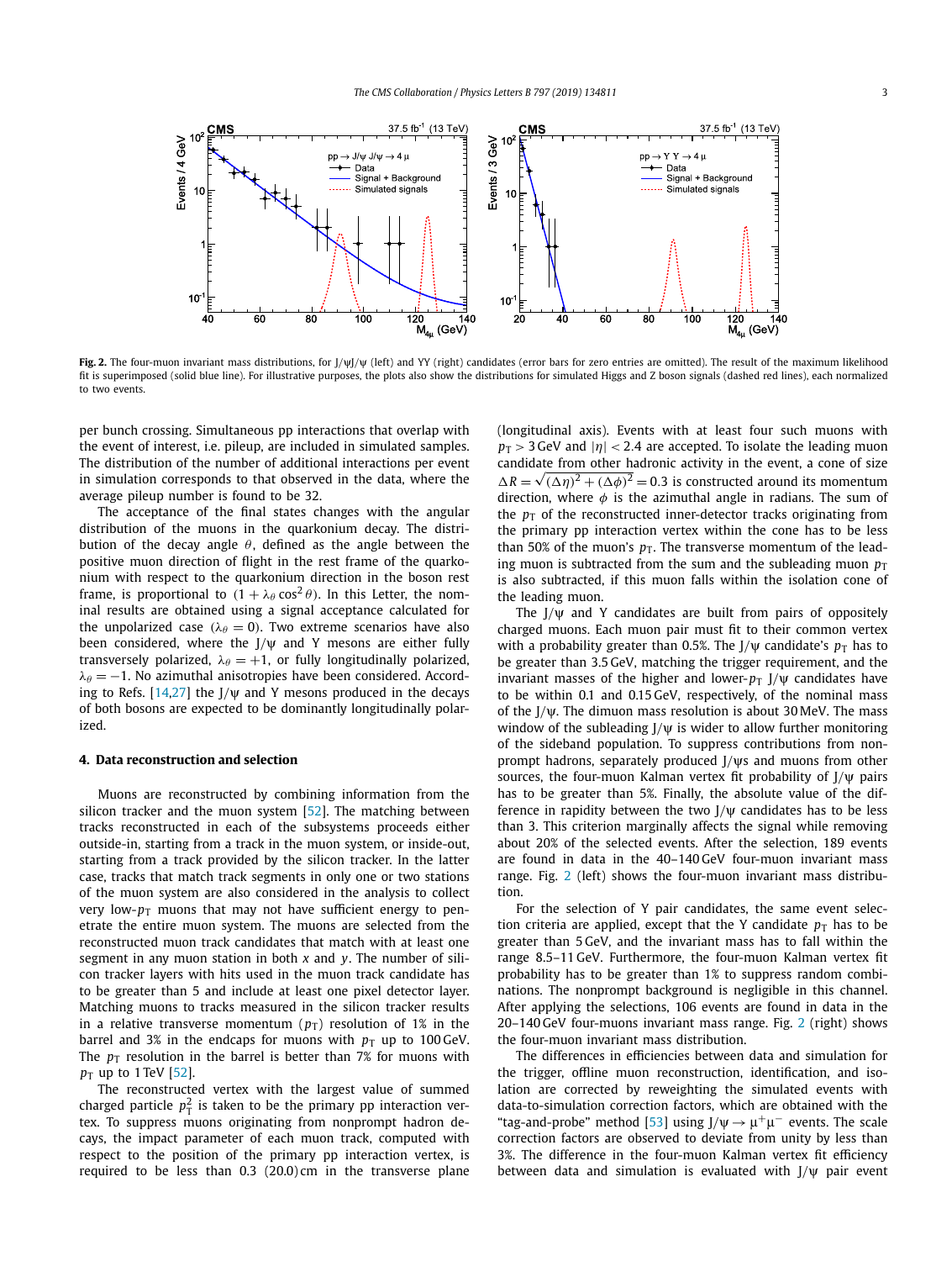samples and found to be less than 3%. The total signal efficiency, including kinematic acceptance, trigger, reconstruction, identification, and isolation efficiencies, for the J*/*ψJ*/*ψ decays with unpolarized  $J/\psi$  is approximately 23% for both bosons. For the YY decays the corresponding efficiency is about 27%.

#### **5. Results**

Unbinned extended maximum-likelihood fits [\[54\]](#page-5-0) to the fourmuon invariant mass distributions *M*4μ are performed. Yields for signals and backgrounds are free parameters in the fit. For the Higgs boson the invariant mass distribution obtained from simulation is described with two Gaussian functions with a common mean. The simulated Z signal is described with a Voigtian function with the world-average value for the resonance width [\[46\]](#page-5-0). The mass resolution and mean are taken from the fit to the simulation, and they are fixed in the fit to data.

The four-muon invariant mass distribution up to 140 GeV is described by an exponential plus constant function. The relative contribution and decay constant of the exponential function are varied in the fit to data. The values of both parameters are found to be in close agreement between observation and simulation [\[49\]](#page-5-0). The result of the fit is shown as a solid blue line in Fig. [2](#page-2-0) (left).

In the Y pair sample, no events are observed above the fourmuon invariant mass of 40 GeV. The four-muon invariant mass distribution is modeled analogously to the J*/*ψ pair channel. The *M*4μ distribution below 40 GeV is well described by an exponential function. The decay constant of the exponential function is also varied in the fit. The same function describes an event sample generated with the pair production model  $[49]$ . Fig. [2](#page-2-0) (right) shows the observed *M*4μ distribution with the fit superimposed.

Given the absence of a signal for either of the bosons, upper limits on the branching fractions are obtained. They are set by using the modified frequentist approach, CL<sub>s</sub>, with the profile likelihood ratio as a test statistic [\[55–57\]](#page-5-0). The uncertainties affecting the signal yields include the contributions from the luminosity measurement [\[58\]](#page-5-0), the corrections applied to the simulated events in order to compensate for differences in trigger, muon reconstruction and identification efficiencies, momentum scale and resolution of muon candidates, and four-muon vertex fit. Sources for theoretical uncertainties are the QCD coupling and PDF choice [\[32,](#page-4-0)[39,59\]](#page-5-0), and the renormalization and factorization scale choice [\[59–62\]](#page-5-0). The uncertainties in the J*/*ψ and Y branching fractions to muon pairs are taken from Ref. [\[46\]](#page-5-0). The relative impact of the systematic uncertainties on the upper limits is less than 2% in all channels.

The value for  $\mathcal{B}(J/\psi \to \mu^+\mu^-)$  is taken from Ref. [\[46\]](#page-5-0). This analysis does not distinguish between the three Y*(*nS*)* states. To calculate their contribution to the corresponding H and Z boson branching fraction the coupling strength of the bosons to any Y*(*nS*)* pairing is assumed to be the same. All Y states can directly decay into muon pairs with the different branching fractions taken from Ref. [\[46\]](#page-5-0). In addition, it is assumed that one of the Y states could be the result of a transition  $Y(3S) \rightarrow Y(2S)$ ,  $Y(3S) \rightarrow Y(1S)$ , or  $Y(2S) \rightarrow Y(1S)$  before decaying into muons [\[46\]](#page-5-0).

The observed and median expected exclusion limits for the branching fractions at 95% confidence level (CL) for the H and Z boson decays are listed in Table 1.

The relative changes in the upper limits on the Higgs boson decay branching fractions with respect to the case of unpolarized decay mesons are about −22% for fully longitudinally polarized <sup>J</sup>*/*ψ and Y mesons, and  $+10\%$  for fully transversely polarized mesons. For the Z boson the relative changes are about  $-29$  ( $-26$ )% for fully longitudinally polarized  $J/\psi$  (Y) mesons and  $+13$  ( $+12$ )% for fully transversely polarized mesons.

#### **Table 1**

Exclusion limits at 95% CL for the branching fractions of the H and Z boson decays to J*/*ψ or Y mesons pairs. The second column lists the observed limits. The third column shows the median expected limits with the upper and lower bounds in the expected 68% CL intervals.

| <b>Process</b>                             | Observed             | Expected                             |
|--------------------------------------------|----------------------|--------------------------------------|
| $\mathcal{B}(H \rightarrow J/\psi J/\psi)$ | $1.8 \times 10^{-3}$ | $(1.8^{+0.2}_{-0.1}) \times 10^{-3}$ |
| $\mathcal{B}(H \rightarrow YY)$            | $1.4 \times 10^{-3}$ | $(1.4 \pm 0.1) \times 10^{-3}$       |
| $\mathcal{B}(Z \rightarrow J/\psi J/\psi)$ | $2.2 \times 10^{-6}$ | $(2.8^{+1.2}_{-0.7}) \times 10^{-6}$ |
| $B(Z \rightarrow YY)$                      | $1.5 \times 10^{-6}$ | $(1.5 \pm 0.1) \times 10^{-6}$       |

#### **6. Summary**

In summary, this Letter presents the first search for decays of the Higgs and Z boson to pairs of  $J/\psi$  or  $Y(nS)$  (n = 1, 2, 3) mesons, with their subsequent decay to  $\mu^+\mu^-$  pairs. Data from pp collisions at  $\sqrt{s}$  = 13 TeV, corresponding to an integrated luminosity of 37.5 fb $^{-1}$  are used. No excess has been observed above a small background in the J*/*ψ pair and with vanishingly small background in the Y pair channels. The observed upper limits at 95% confidence level on the branching fractions for the Higgs boson decays for unpolarized mesons are  $\mathcal{B}(H \to J/\psi J/\psi) < 1.8 \times 10^{-3}$  and  $B(H \rightarrow YY) < 1.4 \times 10^{-3}$ . The observed upper limits on the branching fractions for the Z boson decay in the unpolarized scenario are  $B(Z \rightarrow J/\psi J/\psi) < 2.2 \times 10^{-6}$  and  $B(Z \rightarrow YY) < 1.5 \times 10^{-6}$ , where all three Y*(*nS*)* states are considered. Extreme polarization scenarios give rise to variations in the observed boson decay branching fractions between −(22–29)% for fully longitudinally polarized <sup>J</sup>*/*ψ and Y mesons and +(10–13)% for fully transversely polarized mesons. This analysis is expected to motivate renewed calculations of the Higgs boson branching fractions for rare standard model decays, as only a few positive signal events would indicate the presence of physics beyond the standard model.

#### **Acknowledgements**

We congratulate our colleagues in the CERN accelerator departments for the excellent performance of the LHC and thank the technical and administrative staffs at CERN and at other CMS institutes for their contributions to the success of the CMS effort. In addition, we gratefully acknowledge the computing centers and personnel of the Worldwide LHC Computing Grid for delivering so effectively the computing infrastructure essential to our analyses. Finally, we acknowledge the enduring support for the construction and operation of the LHC and the CMS detector provided by the following funding agencies: BMBWF and FWF (Austria); FNRS and FWO (Belgium); CNPq, CAPES, FAPERJ, FAPERGS, and FAPESP (Brazil); MES (Bulgaria); CERN; CAS, MOST, and NSFC (China); COLCIENCIAS (Colombia); MSES and CSF (Croatia); RPF (Cyprus); SENESCYT (Ecuador); MoER, ERC IUT, PUT and ERDF (Estonia); Academy of Finland, MEC, and HIP (Finland); CEA and CNRS/IN2P3 (France); BMBF, DFG, and HGF (Germany); GSRT (Greece); NK-FIA (Hungary); DAE and DST (India); IPM (Iran); SFI (Ireland); INFN (Italy); MSIP and NRF (Republic of Korea); MES (Latvia); LAS (Lithuania); MOE and UM (Malaysia); BUAP, CINVESTAV, CONACYT, LNS, SEP, and UASLP-FAI (Mexico); MOS (Montenegro); MBIE (New Zealand); PAEC (Pakistan); MSHE and NSC (Poland); FCT (Portugal); JINR (Dubna); MON, ROSATOM, RAS, RFBR, and NRC KI (Russia); MESTD (Serbia); SEIDI, CPAN, PCTI, and FEDER (Spain); MoSTR (Sri Lanka); Swiss Funding Agencies (Switzerland); MST (Taipei); ThEPCenter, IPST, STAR, and NSTDA (Thailand); TUBITAK and TAEK (Turkey); NASU and SFFR (Ukraine); STFC (United Kingdom); DOE and NSF (USA).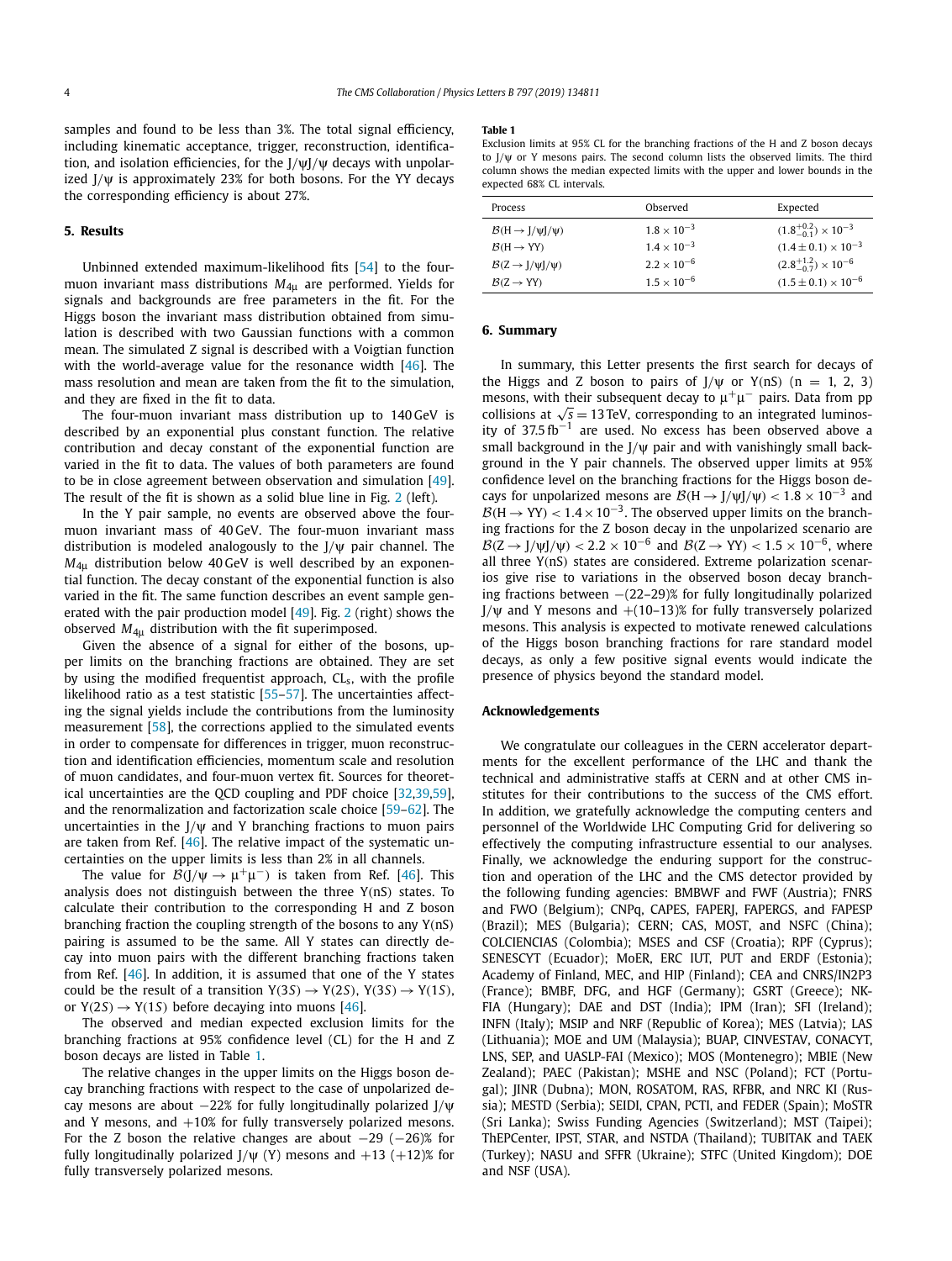<span id="page-4-0"></span>Individuals have received support from the Marie-Curie program and the European Research Council and Horizon 2020 Grant, contract Nos. 675440, 752730, and 765710 (European Union); the Leventis Foundation; the A.P. Sloan Foundation; the Alexander von Humboldt Foundation; the Belgian Federal Science Policy Office; the Fonds pour la Formation à la Recherche dans l'Industrie et dans l'Agriculture (FRIA-Belgium); the Agentschap voor Innovatie door Wetenschap en Technologie (IWT-Belgium); the F.R.S.-FNRS and FWO (Belgium) under the "Excellence of Science – EOS" – be.h project n. 30820817; the Beijing Municipal Science & Technology Commission, No. Z181100004218003; the Ministry of Education, Youth and Sports (MEYS) of the Czech Republic; the Lendület ("Momentum") Program and the János Bolyai Research Scholarship of the Hungarian Academy of Sciences, the New National Excellence Program ÚNKP, the NKFIA research grants 123842, 123959, 124845, 124850, 125105, 128713, 128786, and 129058 (Hungary); the Council of Science and Industrial Research, India; the HOMING PLUS program of the Foundation for Polish Science, cofinanced from European Union, European Regional Development Fund, the Mobility Plus program of the Ministry of Science and Higher Education, the National Science Center (Poland), contracts Harmonia 2014/14/M/ST2/00428, Opus 2014/13/B/ST2/02543, 2014/15/B/ST2/03998, and 2015/19/B/ST2/ 02861, Sonata-bis 2012/07/E/ST2/01406; the National Priorities Research Program by Qatar National Research Fund; the Programa Estatal de Fomento de la Investigación Científica y Técnica de Excelencia María de Maeztu, grant MDM-2015-0509 and the Programa Severo Ochoa del Principado de Asturias; the Thalis and Aristeia programs cofinanced by EU-ESF and the Greek NSRF; the Rachadapisek Sompot Fund for Postdoctoral Fellowship, Chulalongkorn University and the Chulalongkorn Academic into Its 2nd Century Project Advancement Project (Thailand); the Welch Foundation, contract C-1845; and the Weston Havens Foundation (USA).

#### **References**

- [1] ATLAS Collaboration, Observation of a new particle in the search for the Standard Model Higgs boson with the ATLAS detector at the LHC, Phys. Lett. B 716 (2012) 1, <https://doi.org/10.1016/j.physletb.2012.08.020>, arXiv:1207.7214.
- [2] ATLAS Collaboration, Evidence for the spin-0 nature of the Higgs boson using ATLAS data, Phys. Lett. B 726 (2013) 120, [https://doi.org/10.1016/j.physletb.](https://doi.org/10.1016/j.physletb.2013.08.026) [2013.08.026,](https://doi.org/10.1016/j.physletb.2013.08.026) arXiv:1307.1432.
- [3] CMS Collaboration, Observation of a new boson at a mass of 125 GeV with the CMS experiment at the LHC, Phys. Lett. B 716 (2012) 30, [https://doi.org/10.](https://doi.org/10.1016/j.physletb.2012.08.021) [1016/j.physletb.2012.08.021](https://doi.org/10.1016/j.physletb.2012.08.021), arXiv:1207.7235.
- [4] CMS Collaboration, Observation of a new boson with mass near 125 GeV in pp collisions at  $\sqrt{s}$  = 7 and 8 TeV, J. High Energy Phys. 06 (2013) 081, [https://](https://doi.org/10.1007/JHEP06(2013)081) [doi.org/10.1007/JHEP06\(2013\)081](https://doi.org/10.1007/JHEP06(2013)081), arXiv:1303.4571.
- [5] CMS Collaboration, Precise determination of the mass of the Higgs boson and tests of compatibility of its couplings with the standard model predictions using proton collisions at 7 and 8 TeV, Eur. Phys. J. C 75 (2015) 212, [https://](https://doi.org/10.1140/epjc/s10052-015-3351-7) [doi.org/10.1140/epjc/s10052-015-3351-7](https://doi.org/10.1140/epjc/s10052-015-3351-7), arXiv:1412.8662.
- [6] ATLAS Collaboration, Measurements of the Higgs boson production and decay rates and coupling strengths using pp collision data at  $\sqrt{s} = 7$  and 8 TeV in the ATLAS experiment, Eur. Phys. J. C 76 (2016) 6, [https://doi.org/10.1140/epjc/](https://doi.org/10.1140/epjc/s10052-015-3769-y) [s10052-015-3769-y](https://doi.org/10.1140/epjc/s10052-015-3769-y), arXiv:1507.04548.
- [7] ATLAS and CMS Collaborations, Measurements of the Higgs boson production and decay rates and constraints on its couplings from a combined AT-LAS and CMS analysis of the LHC pp collision data at  $\sqrt{s} = 7$  and 8 TeV, J. High Energy Phys. 08 (2016) 45, [https://doi.org/10.1007/JHEP08\(2016\)045](https://doi.org/10.1007/JHEP08(2016)045), arXiv:1606.02266.
- [8] ATLAS and CMS Collaborations, Combined measurement of the Higgs boson mass in pp collisions at  $\sqrt{s}$  = 7 and 8 TeV with the ATLAS and CMS experiments, Phys. Rev. Lett. 114 (2015) 191803, [https://doi.org/10.1103/PhysRevLett.](https://doi.org/10.1103/PhysRevLett.114.191803) [114.191803](https://doi.org/10.1103/PhysRevLett.114.191803), arXiv:1503.07589.
- [9] CMS Collaboration, Combined measurements of Higgs boson couplings at <sup>√</sup>*<sup>s</sup>* <sup>=</sup> 13 TeV, Eur. Phys. J. C 79 (2019) 421, [https://doi.org/10.1140/epjc/s10052-019-](https://doi.org/10.1140/epjc/s10052-019-6909-y) [6909-y,](https://doi.org/10.1140/epjc/s10052-019-6909-y) arXiv:1809.10733.
- [10] CMS Collaboration, Observation of ttH production, Phys. Rev. Lett. 120 (2018) 23180, <https://doi.org/10.1103/PhysRevLett.120.231801>, arXiv:1804.02610.
- [11] ATLAS Collaboration, Observation of Higgs boson production in association with a top quark pair at the LHC with the ATLAS detector, Phys. Lett. B 784 (2018) 173, [https://doi.org/10.1016/j.physletb.2018.07.035,](https://doi.org/10.1016/j.physletb.2018.07.035) arXiv:1806.00425.
- [12] CMS Collaboration, Observation of Higgs boson decay to bottom quarks, Phys. Rev. Lett. 121 (2018) 121801, [https://doi.org/10.1103/PhysRevLett.121.121801,](https://doi.org/10.1103/PhysRevLett.121.121801) arXiv:1808.08242.
- [13] ATLAS Collaboration, Observation of  $H \rightarrow b\overline{b}$  decays and VH production with the ATLAS detector, Phys. Lett. B 786 (2018) 59, [https://doi.org/10.1016/j.](https://doi.org/10.1016/j.physletb.2018.09.013) [physletb.2018.09.013,](https://doi.org/10.1016/j.physletb.2018.09.013) arXiv:1808.08238.
- [14] V. Kartvelishvili, A.V. Luchinsky, A.A. Novoselov, Double vector quarkonia production in exclusive Higgs boson decays, Phys. Rev. D 79 (2009) 114015, [https://doi.org/10.1103/PhysRevD.79.114015,](https://doi.org/10.1103/PhysRevD.79.114015) arXiv:0810.0953.
- [15] M. Bander, A. Soni, Decays of Higgs scalars into vector mesons and photons, Phys. Lett. B 82 (1979) 411, [https://doi.org/10.1016/0370-2693\(79\)90255-7.](https://doi.org/10.1016/0370-2693(79)90255-7)
- [16] W.-Y. Keung, Decay of the Higgs boson into heavy-quarkonium states, Phys. Rev. D 27 (1983) 2762, [https://doi.org/10.1103/PhysRevD.27.2762.](https://doi.org/10.1103/PhysRevD.27.2762)
- [17] M.N. Doroshenko, V.G. [Kartvelishvili,](http://refhub.elsevier.com/S0370-2693(19)30521-0/bib646F726F7368656E6B6F31393837s1) E.G. Chikovani, S.M. Esakiya, Vector [quarkonium](http://refhub.elsevier.com/S0370-2693(19)30521-0/bib646F726F7368656E6B6F31393837s1) in decays of heavy Higgs particles, Yad. Fiz. 46 (1987) 864.
- [18] V.G. [Kartvelishvili,](http://refhub.elsevier.com/S0370-2693(19)30521-0/bib6B61727476696C6931393838s1) E.G. Chikovani, S.M. Esakiya, The production and decays of heavy quark bound states in strong and electroweak [interactions,](http://refhub.elsevier.com/S0370-2693(19)30521-0/bib6B61727476696C6931393838s1) Fiz. Elem. Chast. Atom. Yadra 19 (1988) 139 (in [Russian\).](http://refhub.elsevier.com/S0370-2693(19)30521-0/bib6B61727476696C6931393838s1)
- [19] A.E. Bondar, V.L. Chernyak, Is the Belle result for the cross section  $\sigma$  (e<sup>+</sup>e<sup>-</sup> →  $J/\psi + \eta_C$ ) a real difficulty for QCD?, Phys. Lett. B 612 (2005) 215, [https://doi.](https://doi.org/10.1016/j.physletb.2005.03.021) [org/10.1016/j.physletb.2005.03.021,](https://doi.org/10.1016/j.physletb.2005.03.021) arXiv:hep-ph/0412335.
- [20] V.V. Braguta, A.K. Likhoded, A.V. Luchinsky, Observation potential for  $\chi_b$  at the Fermilab Tevatron and CERN LHC, Phys. Rev. D 72 (2005) 094018, [https://doi.](https://doi.org/10.1103/PhysRevD.72.094018) [org/10.1103/PhysRevD.72.094018,](https://doi.org/10.1103/PhysRevD.72.094018) arXiv:hep-ph/0506009.
- [21] V.V. Braguta, A.K. Likhoded, A.V. Luchinsky, The processes <sup>e</sup>+e<sup>−</sup> → <sup>J</sup>*/*ψ*/ψχc*0,  $\psi$ (2S) $\chi_{c0}$  at  $\sqrt{s}$  = 10.6 GeV in the framework of light cone formalism, Phys. Lett. B 635 (2006) 299, [https://doi.org/10.1016/j.physletb.2006.03.005,](https://doi.org/10.1016/j.physletb.2006.03.005) arXiv: hep-ph/0602047.
- [22] K. Abe, et al., Belle, Observation of double *cc* production in e+e− annihilation at <sup>√</sup>*<sup>s</sup>* <sup>≈</sup> <sup>10</sup>*.*6 GeV, Phys. Rev. Lett. <sup>89</sup> (2002) 142001, [https://doi.org/10.1103/](https://doi.org/10.1103/PhysRevLett.89.142001) [PhysRevLett.89.142001](https://doi.org/10.1103/PhysRevLett.89.142001), arXiv:hep-ex/0205104.
- [23] B. Aubert, et al., BABAR, Measurement of double charmonium production in <sup>e</sup>+e<sup>−</sup> annihilations at <sup>√</sup>*<sup>s</sup>* <sup>=</sup> <sup>10</sup>*.*6 GeV, Phys. Rev. <sup>D</sup> <sup>72</sup> (2005) 031101, [https://](https://doi.org/10.1103/PhysRevD.72.031101) [doi.org/10.1103/PhysRevD.72.031101,](https://doi.org/10.1103/PhysRevD.72.031101) arXiv:hep-ex/0506062.
- [24] G. Bodwin, F. Petriello, S. Stoynev, M. Velasco, Higgs boson decays to quarkonia and the *Hcc* coupling, Phys. Rev. D 88 (2013) 053003, [https://doi.org/10.1103/](https://doi.org/10.1103/PhysRevD.88.053003) [PhysRevD.88.053003](https://doi.org/10.1103/PhysRevD.88.053003), arXiv:1306.5770.
- [25] ATLAS Collaboration, Search for Higgs and Z boson decays to J*/*ψ *γ* and Y*(*nS*) γ* with the ATLAS detector, Phys. Rev. Lett. 114 (2015) 121801, [https://doi.org/](https://doi.org/10.1103/PhysRevLett.114.121801) [10.1103/PhysRevLett.114.121801](https://doi.org/10.1103/PhysRevLett.114.121801), arXiv:1501.03276.
- [26] CMS Collaboration, Search for rare decays of Z and Higgs bosons to J*/*ψ and a photon in proton-proton collisions at  $\sqrt{s}$  = 13 TeV, Eur. Phys. J. C 79 (2019) 94, <https://doi.org/10.1140/epjc/s10052-019-6562-5>, arXiv:1810.10056.
- [27] A.K. Likhoded, A.V. Luchinsky, Double charmonia production in exclusive Z boson decays, Mod. Phys. Lett. A 33 (2018) 1850078, [https://doi.org/10.1142/](https://doi.org/10.1142/S0217732318500785) [S0217732318500785,](https://doi.org/10.1142/S0217732318500785) arXiv:1712.03108.
- [28] G.F. Giudice, O. Lebedev, Higgs-dependent Yukawa couplings, Phys. Lett. B 665 (2008) 79, [https://doi.org/10.1016/j.physletb.2008.05.062,](https://doi.org/10.1016/j.physletb.2008.05.062) arXiv:0804.1753.
- [29] G. D'Ambrosio, G.F. Giudice, G. Isidori, A. Strumia, Minimal flavour violation: an effective field theory approach, Nucl. Phys. B 645 (2002) 155, [https://doi.](https://doi.org/10.1016/S0550-3213(02)00836-2) [org/10.1016/S0550-3213\(02\)00836-2](https://doi.org/10.1016/S0550-3213(02)00836-2), arXiv:hep-ph/0207036.
- [30] C.D. Froggatt, H.B. Nielsen, Hierarchy of quark masses, Cabibbo angles and CP violation, Nucl. Phys. B 147 (1979) 277, [https://doi.org/10.1016/0550-3213\(79\)](https://doi.org/10.1016/0550-3213(79)90316-X) [90316-X](https://doi.org/10.1016/0550-3213(79)90316-X).
- [31] L. Randall, R. Sundrum, Large mass hierarchy from a small extra dimension, Phys. Rev. Lett. 83 (1999) 3370, [https://doi.org/10.1103/PhysRevLett.83.3370.](https://doi.org/10.1103/PhysRevLett.83.3370)
- [32] D. de Florian, C. Grojean, F. Maltoni, C. Mariotti, A. [Nikitenko,](http://refhub.elsevier.com/S0370-2693(19)30521-0/bib4C48432D595234s1) M. Pieri, P. Savard, M. [Schumacher,](http://refhub.elsevier.com/S0370-2693(19)30521-0/bib4C48432D595234s1) R. Tanaka, Handbook of LHC Higgs Cross Sections: 4. Deciphering the Nature of the Higgs Sector, CERN Report [CERN-2017-002-M,](http://refhub.elsevier.com/S0370-2693(19)30521-0/bib4C48432D595234s1) 2017, [arXiv:1610.07922.](http://refhub.elsevier.com/S0370-2693(19)30521-0/bib4C48432D595234s1)
- [33] CMS Collaboration, The CMS experiment at the CERN LHC, J. Instrum. 3 (2008) S08004, <https://doi.org/10.1088/1748-0221/3/08/S08004>.
- [34] CMS [Technical](http://refhub.elsevier.com/S0370-2693(19)30521-0/bib6E6577706978656Cs1) Design Report for the Pixel Detector Upgrade, Technical Report [CERN-LHCC-2012-01,](http://refhub.elsevier.com/S0370-2693(19)30521-0/bib6E6577706978656Cs1) CMS-TDR-11, 2012.
- [35] CMS Collaboration, The CMS trigger system, J. Instrum. 12 (2017) P01020, [https://doi.org/10.1088/1748-0221/12/01/P01020,](https://doi.org/10.1088/1748-0221/12/01/P01020) arXiv:1609.02366.
- [36] R. Frühwirth, Application of Kalman filtering to track and vertex fitting, Nucl. Instrum. Methods A 262 (1987) 444, [https://doi.org/10.1016/0168-9002\(87\)](https://doi.org/10.1016/0168-9002(87)90887-4) [90887-4.](https://doi.org/10.1016/0168-9002(87)90887-4)
- [37] S. Alioli, P. Nason, C. Oleari, E. Re, NLO Higgs boson production via gluon fusion matched with shower in POWHEG, J. High Energy Phys. 04 (2009) 002, [https://](https://doi.org/10.1088/1126-6708/2009/04/002) [doi.org/10.1088/1126-6708/2009/04/002](https://doi.org/10.1088/1126-6708/2009/04/002), arXiv:0812.0578.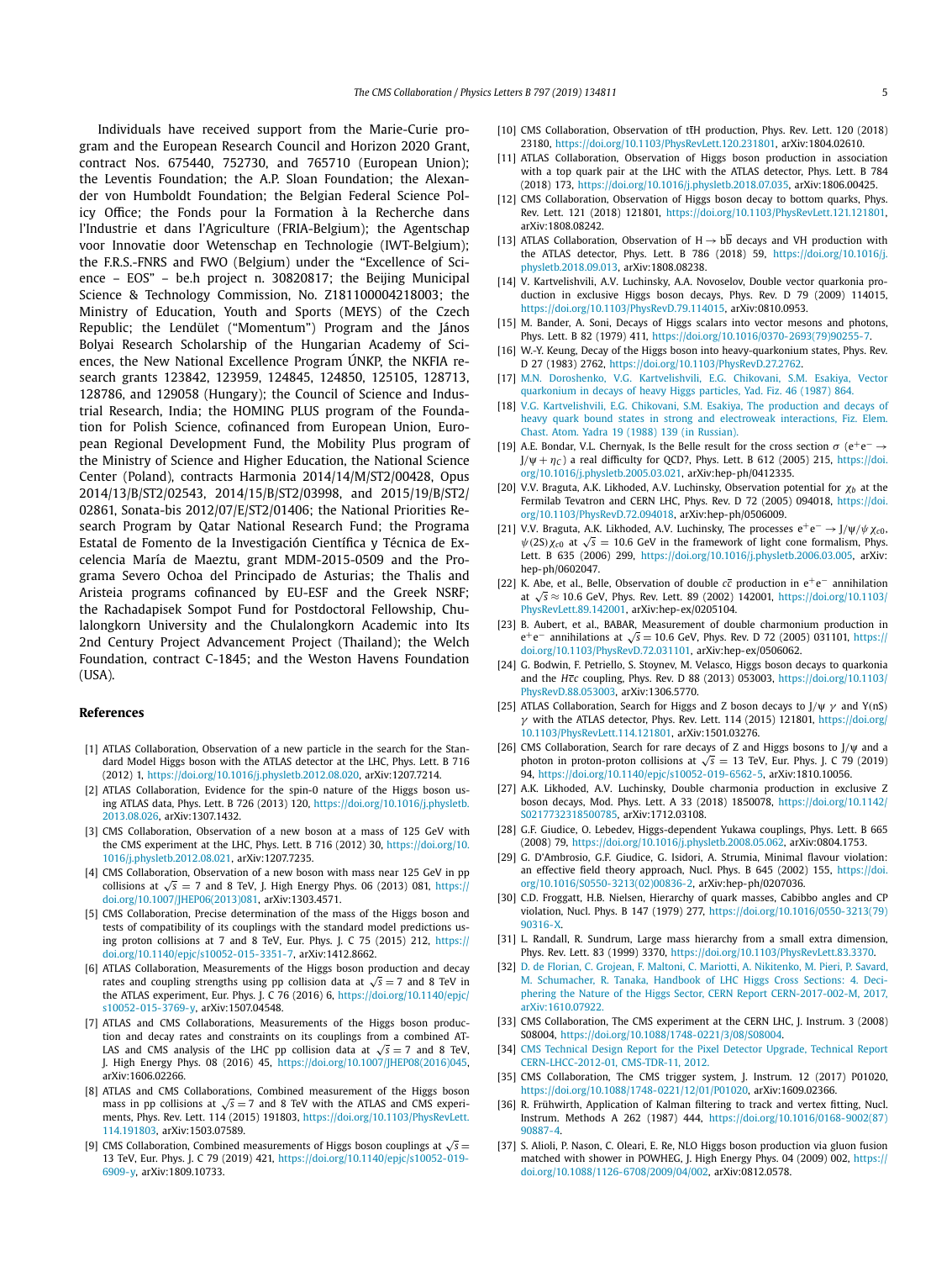- <span id="page-5-0"></span>[38] P. Nason, C. Oleari, NLO Higgs boson production via vector-boson fusion matched with shower in POWHEG, J. High Energy Phys. 02 (2010) 037, [https://](https://doi.org/10.1007/JHEP02(2010)037) [doi.org/10.1007/JHEP02\(2010\)037,](https://doi.org/10.1007/JHEP02(2010)037) arXiv:0911.5299.
- [39] R.D. Ball, V. Bertone, S. Carrazza, L. Del Debbio, S. Forte, P. Groth-Merrild, A. Guffanti, N.P. Hartland, Z. Kassabov, E.R. Nocera, J.I. Latorre, J. Rojo, L. Rottoli, E. Slade, M. Ubiali, NNPDF, Parton distributions from high-precision collider data, Eur. Phys. J. C 77 (2017) 663, <https://doi.org/10.1140/epjc/s10052-017-5199-5>, arXiv:1706.00428.
- [40] S. Bolognesi, Y. Gao, A.V. Gritsan, K. Melnikov, M. Schulze, N.V. Tran, A. Whitbeck, On the spin and parity of a single-produced resonance at the LHC, Phys. Rev. D 86 (2012) 095031, <https://doi.org/10.1103/PhysRevD.86.095031>, arXiv:1208.4018.
- [41] A.V. Gritsan, R. Röntsch, M. Schulze, M. Xiao, Constraining anomalous Higgs boson couplings to the heavy flavor fermions using matrix element techniques, Phys. Rev. D 94 (2016) 055023, <https://doi.org/10.1103/PhysRevD.94.055023>, arXiv:1606.03107.
- [42] T. Sjöstrand, S. Ask, J.R. Christiansen, R. Corke, N. Desai, P. Ilten, S. Mrenna, S. Prestel, C.O. Rasmussen, P.Z. Skands, An introduction to pythia 8.2, Comput. Phys. Commun. 191 (2015) 159, <https://doi.org/10.1016/j.cpc.2015.01.024>, arXiv:1410.3012.
- [43] CMS Collaboration, Event generator tunes obtained from underlying event and multiparton scattering measurements, Eur. Phys. J. C 76 (2016) 155, [https://](https://doi.org/10.1140/epjc/s10052-016-3988-x) [doi.org/10.1140/epjc/s10052-016-3988-x](https://doi.org/10.1140/epjc/s10052-016-3988-x), arXiv:1512.00815.
- [44] Y. Li, F. Petriello, Combining QCD and electroweak corrections to dilepton production in FEWZ, Phys. Rev. D 86 (2012) 094034, [https://doi.org/10.1103/](https://doi.org/10.1103/PhysRevD.86.094034) [PhysRevD.86.094034,](https://doi.org/10.1103/PhysRevD.86.094034) arXiv:1208.5967.
- [45] J. Alwall, R. Frederix, S. Frixione, V. Hirschi, F. Maltoni, O. Mattelaer, H.-S. Shao, T. Stelzer, P. Torrielli, M. Zaro, The automated computation of treelevel and next-to-leading order differential cross sections, and their matching to parton shower simulations, J. High Energy Phys. 07 (2014) 079, [https://](https://doi.org/10.1007/JHEP07(2014)079) [doi.org/10.1007/JHEP07\(2014\)079,](https://doi.org/10.1007/JHEP07(2014)079) arXiv:1405.0301.
- [46] Particle Data Group, M. Tanabashi, et al., Review of particle physics, Phys. Rev. D 98 (2018) 030001, [https://doi.org/10.1103/PhysRevD.98.030001.](https://doi.org/10.1103/PhysRevD.98.030001)
- [47] J.P. Lansberg, H.S. Shao, J*/*ψ-pair production at large momenta: indications for double-parton scatterings and large  $\alpha_s^5$  contributions, Phys. Lett. B 751 (2015) 479, [https://doi.org/10.1016/j.physletb.2015.10.083,](https://doi.org/10.1016/j.physletb.2015.10.083) arXiv:1410.8822.
- [48] P.N. Baranov, A.M. Snigirev, P. Zotov, A. Szczurek, W. Schäfer, Interparticle correlations in the production of J*/*ψ pairs in proton-proton collisions, Phys. Rev. D 87 (2013) 034035, <https://doi.org/10.1103/PhysRevD.87.034035>, arXiv: 1210.1806.
- [49] C.-F. Qiao, J. Wang, Y.-H. Zheng, DJpsiFDC: an event generator for the process *gg* → <sup>J</sup>*/*ψJ*/*ψ at the LHC, Chin. Phys. <sup>C</sup> <sup>35</sup> (2011) 209, [https://doi.org/10.1088/](https://doi.org/10.1088/1674-1137/35/3/001) [1674-1137/35/3/001,](https://doi.org/10.1088/1674-1137/35/3/001) arXiv:1007.0617.
- [50] CMS Collaboration, Measurement of prompt J*/*ψ-pair production in pp collisions at  $\sqrt{s}$  = 7 TeV, J. High Energy Phys. 09 (2014) 094, [https://doi.org/10.](https://doi.org/10.1007/JHEP09(2014)094) [1007/JHEP09\(2014\)094](https://doi.org/10.1007/JHEP09(2014)094), arXiv:1406.0484.
- [51] S. Agostinelli, et al., GEANT4, Geant4—a simulation toolkit, Nucl. Instrum. Methods A 506 (2003) 250, [https://doi.org/10.1016/S0168-9002\(03\)01368-8.](https://doi.org/10.1016/S0168-9002(03)01368-8)
- [52] CMS Collaboration, Performance of the CMS muon detector and muon reconstruction with proton-proton collisions at  $\sqrt{s}$  = 13 TeV, J. Instrum. 13 (2018) P06015, [https://doi.org/10.1088/1748-0221/13/06/P06015,](https://doi.org/10.1088/1748-0221/13/06/P06015) arXiv:1804.04528.
- [53] CMS Collaboration, Measurement of the inclusive *W* and *Z* production cross sections in pp collisions at  $\sqrt{s}$  = 7 TeV, J. High Energy Phys. 10 (2011) 132, [https://doi.org/10.1007/JHEP10\(2011\)132,](https://doi.org/10.1007/JHEP10(2011)132) arXiv:1107.4789.
- [54] W. Verkerke, D.P. Kirkby, The RooFit toolkit for data modeling, in: [Proceedings,](http://refhub.elsevier.com/S0370-2693(19)30521-0/bib726F6F666974s1) 13th Int'l Conf. on Computing in [High-Energy](http://refhub.elsevier.com/S0370-2693(19)30521-0/bib726F6F666974s1) and Nuclear Physics, CHEP 2003, La Jolla, California, US, 2003, arXiv:physics/0306116, [\[SLAC-econf-C0303241\].](http://refhub.elsevier.com/S0370-2693(19)30521-0/bib726F6F666974s1)
- [55] T. Junk, Confidence level computation for combining searches with small statistics, Nucl. Instrum. Methods A 434 (1999) 435, [https://doi.org/10.1016/S0168-](https://doi.org/10.1016/S0168-9002(99)00498-2) [9002\(99\)00498-2,](https://doi.org/10.1016/S0168-9002(99)00498-2) arXiv:hep-ex/9902006.
- [56] A.L. Read, Presentation of search results: the CL<sub>s</sub> technique, J. Phys. G 28 (2002) 2693, <https://doi.org/10.1088/0954-3899/28/10/313>.
- [57] The ATLAS Collaboration, The CMS Collaboration, The LHC Higgs Combination Group, Procedure for the LHC Higgs Boson Search Combination in Summer 2011, Technical Report CMS-NOTE-2011-005, ATL-PHYS-PUB-2011-11, 2011, [https://cds.cern.ch/record/1379837.](https://cds.cern.ch/record/1379837)
- [58] CMS Collaboration, CMS Luminosity Measurements for the 2017 Data Taking Period at <sup>√</sup>*<sup>s</sup>* <sup>=</sup> <sup>13</sup> TeV, CMS Physics Analysis Summary CMS-PAS-LUM-17-004, 2018, <https://cds.cern.ch/record/2621960>.
- [59] J. Butterworth, et al., PDF4LHC recommendations for LHC Run II, J. Phys. G 43 (2016) 023001, <https://doi.org/10.1088/0954-3899/43/2/023001>, arXiv:1510. 03865.
- [60] A.D. Martin, W.J. Stirling, R.S. Thorne, G. Watt, Parton distributions for the LHC, Eur. Phys. J. C 63 (2009) 189, <https://doi.org/10.1140/epjc/s10052-009-1072-5>, arXiv:0901.0002.
- [61] H.L. Lai, M. Guzzi, J. Huston, Z. Li, P.M. Nadolsky, J. Pumplin, C.P. Yuan, New parton distributions for collider physics, Phys. Rev. D 82 (2010) 74024, [https://](https://doi.org/10.1103/PhysRevD.82.074024) [doi.org/10.1103/PhysRevD.82.074024,](https://doi.org/10.1103/PhysRevD.82.074024) arXiv:1007.2241.
- [62] R.D. Ball, V. Bertone, F. Cerutti, L. Del Debbio, S. Forte, A. Guffanti, J.I. Latorre, J. Rojo, M. Ubiali, NNPDF, Impact of heavy quark masses on parton distributions and LHC phenomenology, Nucl. Phys. B 849 (2011) 296, [https://](https://doi.org/10.1016/j.nuclphysb.2011.03.021) [doi.org/10.1016/j.nuclphysb.2011.03.021](https://doi.org/10.1016/j.nuclphysb.2011.03.021), arXiv:1101.1300.

#### **The CMS Collaboration**

# A.M. Sirunyan<sup>†</sup>, A. Tumasyan

*Yerevan Physics Institute, Yerevan, Armenia*

W. Adam, F. Ambrogi, T. Bergauer, J. Brandstetter, M. Dragicevic, J. Erö, A. Escalante Del Valle, M. Flechl, R. Frühwirth<sup>1</sup>, M. Jeitler<sup>1</sup>, N. Krammer, I. Krätschmer, D. Liko, T. Madlener, I. Mikulec, N. Rad, J. Schieck<sup>1</sup>, R. Schöfbeck, M. Spanring, D. Spitzbart, W. Waltenberger, C.-E. Wulz<sup>1</sup>, M. Zarucki

*Institut für Hochenergiephysik, Wien, Austria*

V. Drugakov, V. Mossolov, J. Suarez Gonzalez

*Institute for Nuclear Problems, Minsk, Belarus*

M.R. Darwish, E.A. De Wolf, D. Di Croce, X. Janssen, J. Lauwers, A. Lelek, M. Pieters, H. Rejeb Sfar, H. Van Haevermaet, P. Van Mechelen, S. Van Putte, N. Van Remortel

*Universiteit Antwerpen, Antwerpen, Belgium*

F. Blekman, E.S. Bols, S.S. Chhibra, J. D'Hondt, J. De Clercq, D. Lontkovskyi, S. Lowette, I. Marchesini, S. Moortgat, L. Moreels, Q. Python, K. Skovpen, S. Tavernier, W. Van Doninck, P. Van Mulders, I. Van Parijs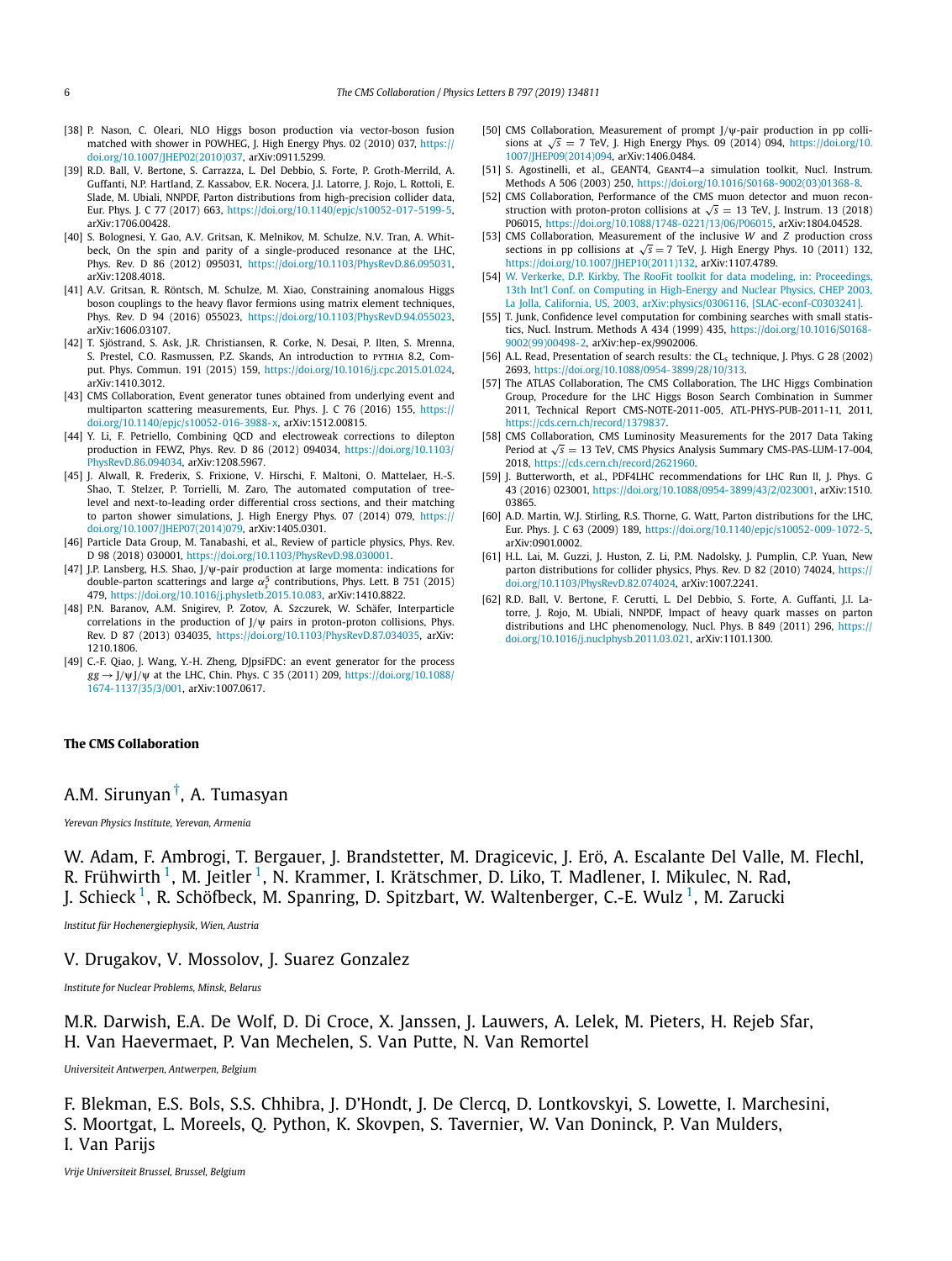D. Beghin, B. Bilin, H. Brun, B. Clerbaux, G. De Lentdecker, H. Delannoy, B. Dorney, L. Favart, A. Grebenyuk, A.K. Kalsi, J. Luetic, A. Popov, N. Postiau, E. Starling, L. Thomas, C. Vander Velde, P. Vanlaer, D. Vannerom, Q. Wang

*Université Libre de Bruxelles, Bruxelles, Belgium*

T. Cornelis, D. Dobur, I. Khvastunov<sup>2</sup>, C. Roskas, D. Trocino, M. Tytgat, W. Verbeke, B. Vermassen, M. Vit, N. Zaganidis

*Ghent University, Ghent, Belgium*

O. Bondu, G. Bruno, C. Caputo, P. David, C. Delaere, M. Delcourt, A. Giammanco, V. Lemaitre, A. Magitteri, J. Prisciandaro, A. Saggio, M. Vidal Marono, P. Vischia, J. Zobec

*Université Catholique de Louvain, Louvain-la-Neuve, Belgium*

F.L. Alves, G.A. Alves, G. Correia Silva, C. Hensel, A. Moraes, P. Rebello Teles

*Centro Brasileiro de Pesquisas Fisicas, Rio de Janeiro, Brazil*

E. Belchior Batista Das Chagas, W. Carvalho, J. Chinellato<sup>[3](#page-20-0)</sup>, E. Coelho, E.M. Da Costa, G.G. Da Silveira<sup>4</sup>, D. De Jesus Damiao, C. De Oliveira Martins, S. Fonseca De Souza, L.M. Huertas Guativa, H. Malbouisson, J. Martins<sup>5</sup>, D. Matos Figueiredo, M. Medina Jaime<sup>6</sup>, M. Melo De Almeida, C. Mora Herrera, L. Mundim, H. Nogima, W.L. Prado Da Silva, L.J. Sanchez Rosas, A. Santoro, A. Sznajder, M. Thiel, E.J. Tonelli Manganote<sup>3</sup>, F. Torres Da Silva De Araujo, A. Vilela Pereira

*Universidade do Estado do Rio de Janeiro, Rio de Janeiro, Brazil*

S. Ahuja<sup>a</sup>, C.A. Bernardes<sup>a</sup>, L. Calligaris<sup>a</sup>, T.R. Fernandez Perez Tomei<sup>a</sup>, E.M. Gregores<sup>b</sup>, D.S. Lemos. P.G. Mercadante <sup>b</sup>, S.F. Novaes <sup>a</sup>, Sandra S. Padula <sup>a</sup>

<sup>a</sup> *Universidade Estadual Paulista, São Paulo, Brazil* <sup>b</sup> *Universidade Federal do ABC, São Paulo, Brazil*

A. Aleksandrov, G. Antchev, R. Hadjiiska, P. Iaydjiev, A. Marinov, M. Misheva, M. Rodozov, M. Shopova, G. Sultanov

*Institute for Nuclear Research and Nuclear Energy, Bulgarian Academy of Sciences, Sofia, Bulgaria*

#### M. Bonchev, A. Dimitrov, T. Ivanov, L. Litov, B. Pavlov, P. Petkov

*University of Sofia, Sofia, Bulgaria*

# W. Fang<sup>7</sup>, X. Gao<sup>7</sup>, L. Yuan

*Beihang University, Beijing, China*

M. Ahmad, G.M. Chen, H.S. Chen, M. Chen, C.H. Jiang, D. Leggat, H. Liao, Z. Liu, S.M. Shaheen [8,](#page-20-0) A. Spiezia, J. Tao, E. Yazgan, H. Zhang, S. Zhang<sup>8</sup>, J. Zhao

*Institute of High Energy Physics, Beijing, China*

A. Agapitos, Y. Ban, G. Chen, A. Levin, J. Li, L. Li, Q. Li, Y. Mao, S.J. Qian, D. Wang

*State Key Laboratory of Nuclear Physics and Technology, Peking University, Beijing, China*

#### Z. Hu, Y. Wang

*Tsinghua University, Beijing, China*

C. Avila, A. Cabrera, L.F. Chaparro Sierra, C. Florez, C.F. González Hernández, M.A. Segura Delgado

*Universidad de Los Andes, Bogota, Colombia*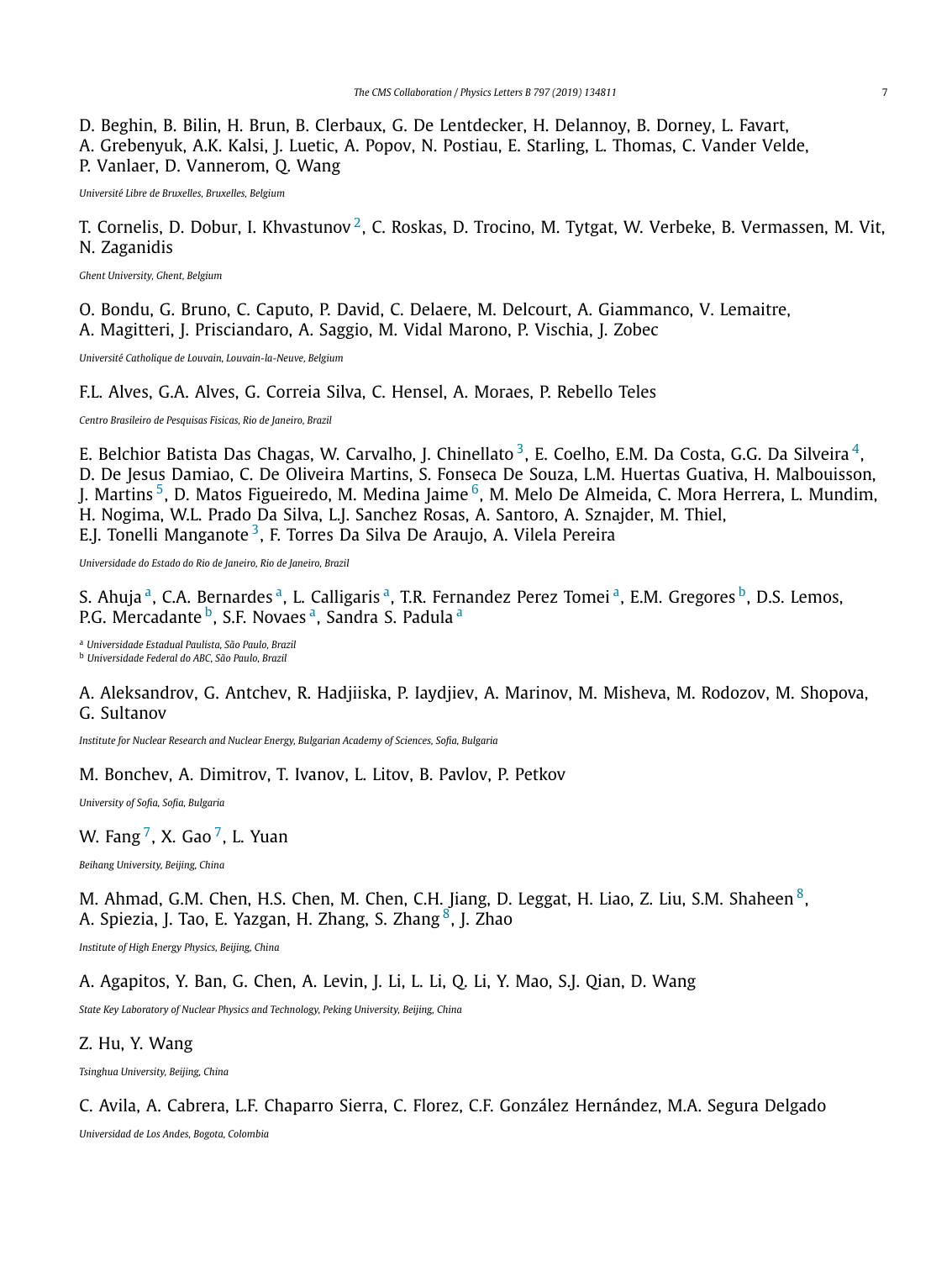## J. Mejia Guisao, J.D. Ruiz Alvarez, C.A. Salazar González, N. Vanegas Arbelaez

*Universidad de Antioquia, Medellin, Colombia*

#### D. Giljanović, N. Godinovic, D. Lelas, I. Puljak, T. Sculac

*University of Split, Faculty of Electrical Engineering, Mechanical Engineering and Naval Architecture, Split, Croatia*

#### Z. Antunovic, M. Kovac

*University of Split, Faculty of Science, Split, Croatia*

# V. Brigljevic, S. Ceci, D. Ferencek, K. Kadija, B. Mesic, M. Roguljic, A. Starodumov<sup>9</sup>. T. Susa

*Institute Rudjer Boskovic, Zagreb, Croatia*

M.W. Ather, A. Attikis, E. Erodotou, A. Ioannou, M. Kolosova, S. Konstantinou, G. Mavromanolakis, J. Mousa, C. Nicolaou, F. Ptochos, P.A. Razis, H. Rykaczewski, D. Tsiakkouri

*University of Cyprus, Nicosia, Cyprus*

M. Finger  $10$ , M. Finger Jr.  $10$ , A. Kveton, J. Tomsa

*Charles University, Prague, Czech Republic*

E. Ayala *Escuela Politecnica Nacional, Quito, Ecuador*

#### E. Carrera Jarrin

*Universidad San Francisco de Quito, Quito, Ecuador*

# Y. Assran [11](#page-21-0)*,*[12,](#page-21-0) S. Elgammal [12](#page-21-0)

Academy of Scientific Research and Technology of the Arab Republic of Egypt, Egyptian Network of High Energy Physics, Cairo, Egypt

## S. Bhowmik, A. Carvalho Antunes De Oliveira, R.K. Dewanjee, K. Ehataht, M. Kadastik, M. Raidal, C. Veelken

*National Institute of Chemical Physics and Biophysics, Tallinn, Estonia*

#### P. Eerola, L. Forthomme, H. Kirschenmann, K. Osterberg, M. Voutilainen

*Department of Physics, University of Helsinki, Helsinki, Finland*

F. Garcia, J. Havukainen, J.K. Heikkilä, T. Järvinen, V. Karimäki, R. Kinnunen, T. Lampén, K. Lassila-Perini, S. Laurila, S. Lehti, T. Lindén, P. Luukka, T. Mäenpää, H. Siikonen, E. Tuominen, J. Tuominiemi

*Helsinki Institute of Physics, Helsinki, Finland*

#### T. Tuuva

*Lappeenranta University of Technology, Lappeenranta, Finland*

M. Besancon, F. Couderc, M. Dejardin, D. Denegri, B. Fabbro, J.L. Faure, F. Ferri, S. Ganjour, A. Givernaud, P. Gras, G. Hamel de Monchenault, P. Jarry, C. Leloup, E. Locci, J. Malcles, J. Rander, A. Rosowsky, M.Ö. Sahin, A. Savoy-Navarro<sup>13</sup>, M. Titov

*IRFU, CEA, Université Paris-Saclay, Gif-sur-Yvette, France*

C. Amendola, F. Beaudette, P. Busson, C. Charlot, B. Diab, G. Falmagne, R. Granier de Cassagnac, I. Kucher, A. Lobanov, C. Martin Perez, M. Nguyen, C. Ochando, P. Paganini, J. Rembser, R. Salerno, J.B. Sauvan, Y. Sirois, A. Zabi, A. Zghiche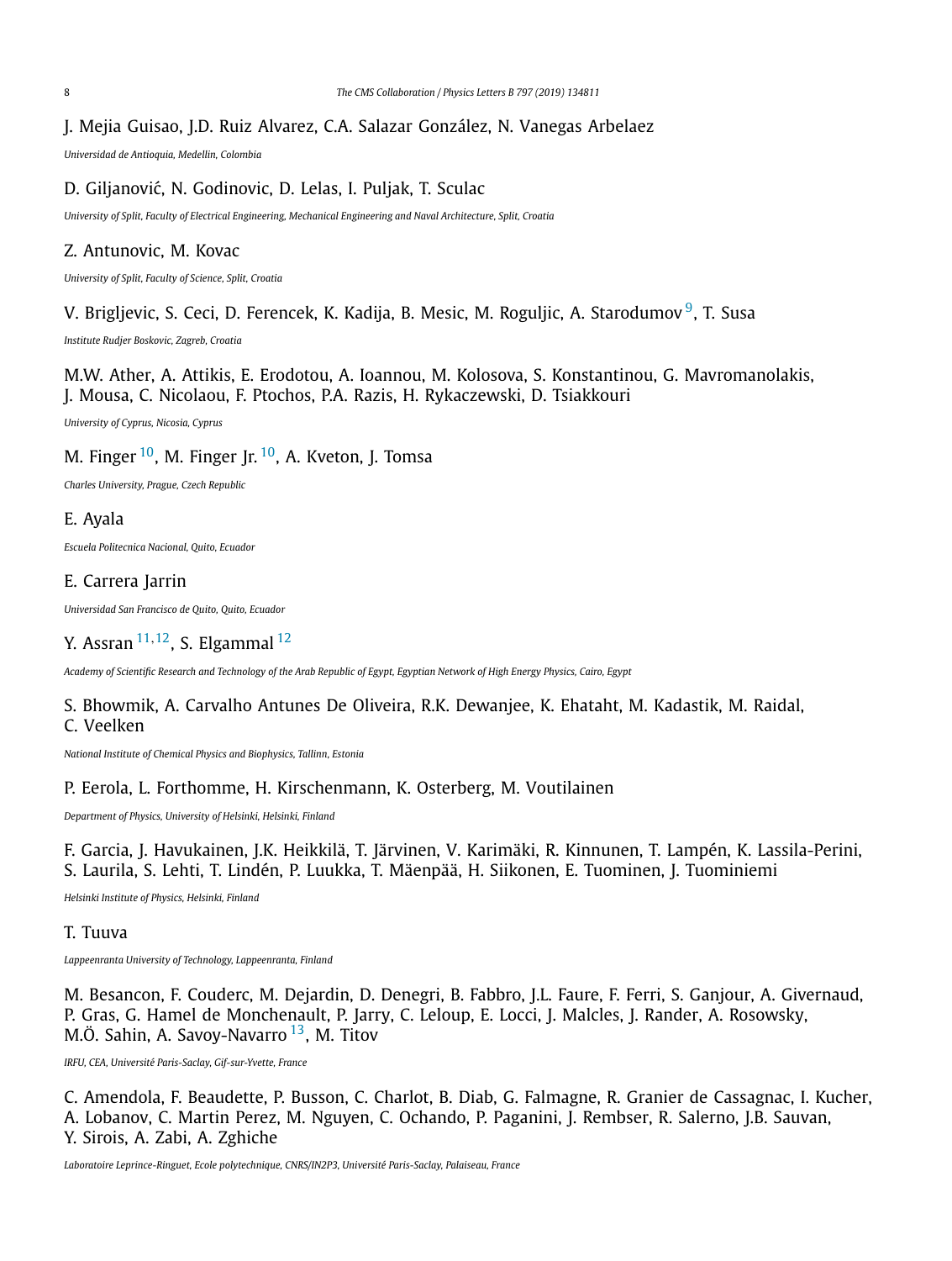J.-L. Agram  $^{14}$ , J. Andrea, D. Bloch, G. Bourgatte, J.-M. Brom, E.C. Chabert, C. Collard, E. Conte  $^{14}$ , J.-C. Fontaine [14,](#page-21-0) D. Gelé, U. Goerlach, M. Jansová, A.-C. Le Bihan, N. Tonon, P. Van Hove

*Université de Strasbourg, CNRS, IPHC UMR 7178, Strasbourg, France*

#### S. Gadrat

Centre de Calcul de l'Institut National de Physique Nucleaire et de Physique des Particules, CNRS/IN2P3, Villeurbanne, France

S. Beauceron, C. Bernet, G. Boudoul, C. Camen, N. Chanon, R. Chierici, D. Contardo, P. Depasse, H. El Mamouni, J. Fay, S. Gascon, M. Gouzevitch, B. Ille, Sa. Jain, F. Lagarde, I.B. Laktineh, H. Lattaud, M. Lethuillier, L. Mirabito, S. Perries, V. Sordini, G. Touquet, M. Vander Donckt, S. Viret

Université de Lyon, Université Claude Bernard Lyon 1, CNRS-IN2P3, Institut de Physique Nucléaire de Lyon, Villeurbanne, France

## A. Khvedelidze<sup>[10](#page-21-0)</sup>

*Georgian Technical University, Tbilisi, Georgia*

## Z. Tsamalaidze [10](#page-21-0)

*Tbilisi State University, Tbilisi, Georgia*

C. Autermann, L. Feld, M.K. Kiesel, K. Klein, M. Lipinski, D. Meuser, A. Pauls, M. Preuten, M.P. Rauch, C. Schomakers, J. Schulz, M. Teroerde, B. Wittmer

*RWTH Aachen University, I. Physikalisches Institut, Aachen, Germany*

A. Albert, M. Erdmann, S. Erdweg, T. Esch, B. Fischer, R. Fischer, S. Ghosh, T. Hebbeker, K. Hoepfner, H. Keller, L. Mastrolorenzo, M. Merschmeyer, A. Meyer, P. Millet, G. Mocellin, S. Mondal, S. Mukherjee, D. Noll, A. Novak, T. Pook, A. Pozdnyakov, T. Quast, M. Radziej, Y. Rath, H. Reithler, M. Rieger, J. Roemer, A. Schmidt, S.C. Schuler, A. Sharma, S. Thüer, S. Wiedenbeck

*RWTH Aachen University, III. Physikalisches Institut A, Aachen, Germany*

G. Flügge, W. Haj Ahmad [15,](#page-21-0) O. Hlushchenko, T. Kress, T. Müller, A. Nehrkorn, A. Nowack, C. Pistone, O. Pooth, D. Roy, H. Sert, A. Stahl [16](#page-21-0)

*RWTH Aachen University, III. Physikalisches Institut B, Aachen, Germany*

M. Aldaya Martin, P. Asmuss, I. Babounikau, H. Bakhshiansohi, K. Beernaert, O. Behnke, U. Behrens, A. Bermúdez Martínez, D. Bertsche, A.A. Bin Anuar, K. Borras [17,](#page-21-0) V. Botta, A. Campbell, A. Cardini, P. Connor, S. Consuegra Rodríguez, C. Contreras-Campana, V. Danilov, A. De Wit, M.M. Defranchis, C. Diez Pardos, D. Domínguez Damiani, G. Eckerlin, D. Eckstein, T. Eichhorn, A. Elwood, E. Eren, E. Gallo [18,](#page-21-0) A. Geiser, J.M. Grados Luyando, A. Grohsjean, M. Guthoff, M. Haranko, A. Harb, A. Jafari, N.Z. Jomhari, H. Jung, A. Kasem [17,](#page-21-0) M. Kasemann, H. Kaveh, J. Keaveney, C. Kleinwort, J. Knolle, D. Krücker, W. Lange, T. Lenz, J. Leonard, J. Lidrych, K. Lipka, W. Lohmann<sup>19</sup>, R. Mankel, I.-A. Melzer-Pellmann, A.B. Meyer, M. Meyer, M. Missiroli, G. Mittag, J. Mnich, A. Mussgiller, V. Myronenko, D. Pérez Adán, S.K. Pflitsch, D. Pitzl, A. Raspereza, A. Saibel, M. Savitskyi, V. Scheurer, P. Schütze, C. Schwanenberger, R. Shevchenko, A. Singh, H. Tholen, O. Turkot, A. Vagnerini, M. Van De Klundert, G.P. Van Onsem, R. Walsh, Y. Wen, K. Wichmann, C. Wissing, O. Zenaiev, R. Zlebcik

*Deutsches Elektronen-Synchrotron, Hamburg, Germany*

R. Aggleton, S. Bein, L. Benato, A. Benecke, V. Blobel, T. Dreyer, A. Ebrahimi, A. Fröhlich, C. Garbers, E. Garutti, D. Gonzalez, P. Gunnellini, J. Haller, A. Hinzmann, A. Karavdina, G. Kasieczka, R. Klanner, R. Kogler, N. Kovalchuk, S. Kurz, V. Kutzner, J. Lange, T. Lange, A. Malara, D. Marconi, J. Multhaup, M. Niedziela, C.E.N. Niemeyer, D. Nowatschin, A. Perieanu, A. Reimers, O. Rieger, C. Scharf, P. Schleper,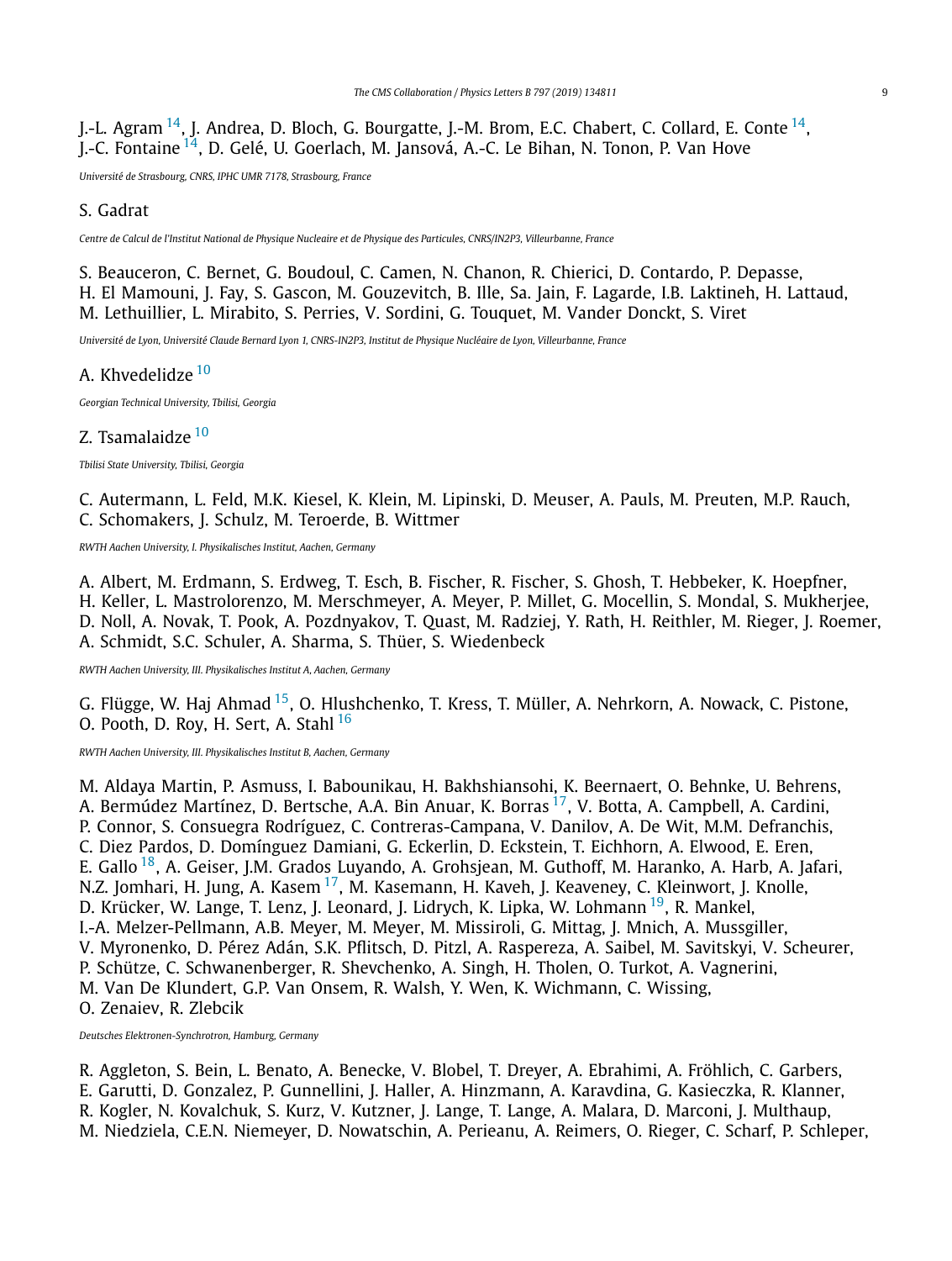S. Schumann, J. Schwandt, J. Sonneveld, H. Stadie, G. Steinbrück, F.M. Stober, M. Stöver, B. Vormwald, I. Zoi

*University of Hamburg, Hamburg, Germany*

M. Akbiyik, C. Barth, M. Baselga, S. Baur, T. Berger, E. Butz, R. Caspart, T. Chwalek, W. De Boer, A. Dierlamm, K. El Morabit, N. Faltermann, M. Giffels, P. Goldenzweig, A. Gottmann, M.A. Harrendorf, F. Hartmann [16,](#page-21-0) U. Husemann, S. Kudella, S. Mitra, M.U. Mozer, Th. Müller, M. Musich, A. Nürnberg, G. Quast, K. Rabbertz, M. Schröder, I. Shvetsov, H.J. Simonis, R. Ulrich, M. Weber, C. Wöhrmann, R. Wolf

*Karlsruher Institut fuer Technologie, Karlsruhe, Germany*

G. Anagnostou, P. Asenov, G. Daskalakis, T. Geralis, A. Kyriakis, D. Loukas, G. Paspalaki

*Institute of Nuclear and Particle Physics (INPP), NCSR Demokritos, Aghia Paraskevi, Greece*

M. Diamantopoulou, G. Karathanasis, P. Kontaxakis, A. Panagiotou, I. Papavergou, N. Saoulidou, A. Stakia, K. Theofilatos, K. Vellidis

*National and Kapodistrian University of Athens, Athens, Greece*

G. Bakas, K. Kousouris, I. Papakrivopoulos, G. Tsipolitis

*National Technical University of Athens, Athens, Greece*

I. Evangelou, C. Foudas, P. Gianneios, P. Katsoulis, P. Kokkas, S. Mallios, K. Manitara, N. Manthos, I. Papadopoulos, J. Strologas, F.A. Triantis, D. Tsitsonis

*University of Ioánnina, Ioánnina, Greece*

M. Bartók [20,](#page-21-0) M. Csanad, P. Major, K. Mandal, A. Mehta, M.I. Nagy, G. Pasztor, O. Surányi, G.I. Veres

*MTA-ELTE Lendület CMS Particle and Nuclear Physics Group, Eötvös Loránd University, Budapest, Hungary*

G. Bencze, C. Hajdu, D. Horvath  $^{21}$ , F. Sikler, T.Á. Vámi, V. Veszpremi, G. Vesztergombi  $^{\dagger}$ 

*Wigner Research Centre for Physics, Budapest, Hungary*

# N. Beni, S. Czellar, J. Karancsi [20,](#page-21-0) A. Makovec, J. Molnar, Z. Szillasi

*Institute of Nuclear Research ATOMKI, Debrecen, Hungary*

#### P. Raics, D. Teyssier, Z.L. Trocsanyi, B. Ujvari

*Institute of Physics, University of Debrecen, Debrecen, Hungary*

#### T. Csorgo, W.J. Metzger, F. Nemes, T. Novak

*Eszterhazy Karoly University, Karoly Robert Campus, Gyongyos, Hungary*

#### S. Choudhury, J.R. Komaragiri, P.C. Tiwari

*Indian Institute of Science (IISc), Bangalore, India*

# S. Bahinipati [22,](#page-21-0) C. Kar, P. Mal, V.K. Muraleedharan Nair Bindhu, A. Nayak [23,](#page-21-0) D.K. Sahoo [22,](#page-21-0) S.K. Swain

*National Institute of Science Education and Research, HBNI, Bhubaneswar, India*

S. Bansal, S.B. Beri, V. Bhatnagar, S. Chauhan, R. Chawla, N. Dhingra, R. Gupta, A. Kaur, M. Kaur, S. Kaur, P. Kumari, M. Lohan, M. Meena, K. Sandeep, S. Sharma, J.B. Singh, A.K. Virdi, G. Walia

*Panjab University, Chandigarh, India*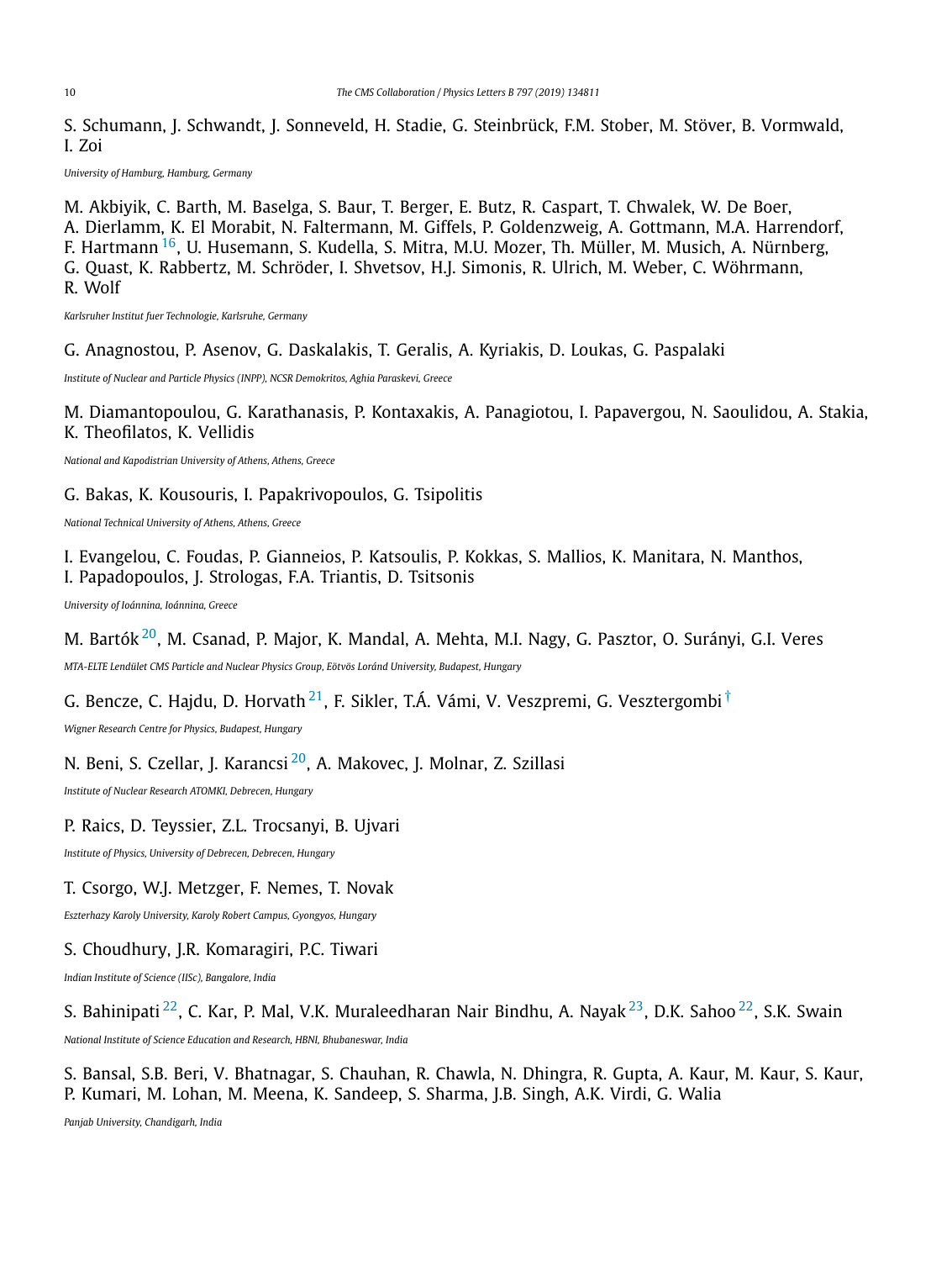A. Bhardwaj, B.C. Choudhary, R.B. Garg, M. Gola, S. Keshri, Ashok Kumar, S. Malhotra, M. Naimuddin, P. Priyanka, K. Ranjan, Aashaq Shah, R. Sharma

*University of Delhi, Delhi, India*

R. Bhardwaj  $^{24}$  $^{24}$  $^{24}$ , M. Bharti  $^{24}$ , R. Bhattacharya, S. Bhattacharya, U. Bhawandeep  $^{24}$ , D. Bhowmik, S. Dey, S. Dutta, S. Ghosh, M. Maity [25,](#page-21-0) K. Mondal, S. Nandan, A. Purohit, P.K. Rout, G. Saha, S. Sarkar, T. Sarkar  $^{25}$ , M. Sharan, B. Singh  $^{24}$  $^{24}$  $^{24}$ , S. Thakur  $^{24}$ 

*Saha Institute of Nuclear Physics, HBNI, Kolkata, India*

P.K. Behera, P. Kalbhor, A. Muhammad, P.R. Pujahari, A. Sharma, A.K. Sikdar

*Indian Institute of Technology Madras, Madras, India*

R. Chudasama, D. Dutta, V. Jha, V. Kumar, D.K. Mishra, P.K. Netrakanti, L.M. Pant, P. Shukla

*Bhabha Atomic Research Centre, Mumbai, India*

T. Aziz, M.A. Bhat, S. Dugad, G.B. Mohanty, N. Sur, Ravindra Kumar Verma

*Tata Institute of Fundamental Research-A, Mumbai, India*

S. Banerjee, S. Bhattacharya, S. Chatterjee, P. Das, M. Guchait, S. Karmakar, S. Kumar, G. Majumder, K. Mazumdar, N. Sahoo, S. Sawant

*Tata Institute of Fundamental Research-B, Mumbai, India*

S. Chauhan, S. Dube, V. Hegde, A. Kapoor, K. Kothekar, S. Pandey, A. Rane, A. Rastogi, S. Sharma

*Indian Institute of Science Education and Research (IISER), Pune, India*

S. Chenarani [26,](#page-21-0) E. Eskandari Tadavani, S.M. Etesami [26,](#page-21-0) M. Khakzad, M. Mohammadi Najafabadi, M. Naseri, F. Rezaei Hosseinabadi

*Institute for Research in Fundamental Sciences (IPM), Tehran, Iran*

#### M. Felcini, M. Grunewald

*University College Dublin, Dublin, Ireland*

M. Abbrescia <sup>a</sup>*,*b, C. Calabria <sup>a</sup>*,*b, A. Colaleo a, D. Creanza <sup>a</sup>*,*c, L. Cristella <sup>a</sup>*,*b, N. De Filippis <sup>a</sup>*,*c, M. De Palma <sup>a</sup>*,*b, A. Di Florio <sup>a</sup>*,*b, L. Fiore a, A. Gelmi <sup>a</sup>*,*b, G. Iaselli <sup>a</sup>*,*c, M. Ince <sup>a</sup>*,*b, S. Lezki <sup>a</sup>*,*b, G. Maggi <sup>a</sup>*,*c, M. Maggi a, G. Miniello <sup>a</sup>*,*b, S. My <sup>a</sup>*,*b, S. Nuzzo <sup>a</sup>*,*b, A. Pompili <sup>a</sup>*,*b, G. Pugliese <sup>a</sup>*,*c, R. Radogna a, A. Ranieri a, G. Selvaggi a, <sup>b</sup>, L. Silvestris <sup>a</sup>, R. Venditti <sup>a</sup>, P. Verwilligen <sup>a</sup>

<sup>a</sup> *INFN Sezione di Bari, Bari, Italy*

- <sup>b</sup> *Università di Bari, Bari, Italy*
- <sup>c</sup> *Politecnico di Bari, Bari, Italy*

G. Abbiendi a, C. Battilana <sup>a</sup>*,*b, D. Bonacorsi <sup>a</sup>*,*b, L. Borgonovi <sup>a</sup>*,*b, S. Braibant-Giacomelli <sup>a</sup>*,*b, R. Campanini <sup>a</sup>*,*b, P. Capiluppi <sup>a</sup>*,*b, A. Castro <sup>a</sup>*,*b, F.R. Cavallo a, C. Ciocca a, G. Codispoti <sup>a</sup>*,*b, M. Cuffiani <sup>a</sup>*,*b, G.M. Dallavalle <sup>a</sup>, F. Fabbri <sup>a</sup>, A. Fanfani <sup>a, b</sup>, E. Fontanesi, P. Giacomelli <sup>a</sup>, C. Grandi <sup>a</sup>, L. Guiducci <sup>a, b</sup>, F. Iemmi <sup>a</sup>*,*b, S. Lo Meo <sup>a</sup>*,*[27,](#page-21-0) S. Marcellini a, G. Masetti a, F.L. Navarria <sup>a</sup>*,*b, A. Perrotta a, F. Primavera <sup>a</sup>*,*b, A.M. Rossi <sup>a</sup>*,*b, T. Rovelli <sup>a</sup>*,*b, G.P. Siroli <sup>a</sup>*,*b, N. Tosi <sup>a</sup>

<sup>a</sup> *INFN Sezione di Bologna, Bologna, Italy*

<sup>b</sup> *Università di Bologna, Bologna, Italy*

S. Albergo <sup>a</sup>*,*b*,*[28,](#page-21-0) S. Costa <sup>a</sup>*,*b, A. Di Mattia a, R. Potenza <sup>a</sup>*,*b, A. Tricomi <sup>a</sup>*,*b*,*[28,](#page-21-0) C. Tuve <sup>a</sup>*,*<sup>b</sup>

<sup>a</sup> *INFN Sezione di Catania, Catania, Italy*

<sup>b</sup> *Università di Catania, Catania, Italy*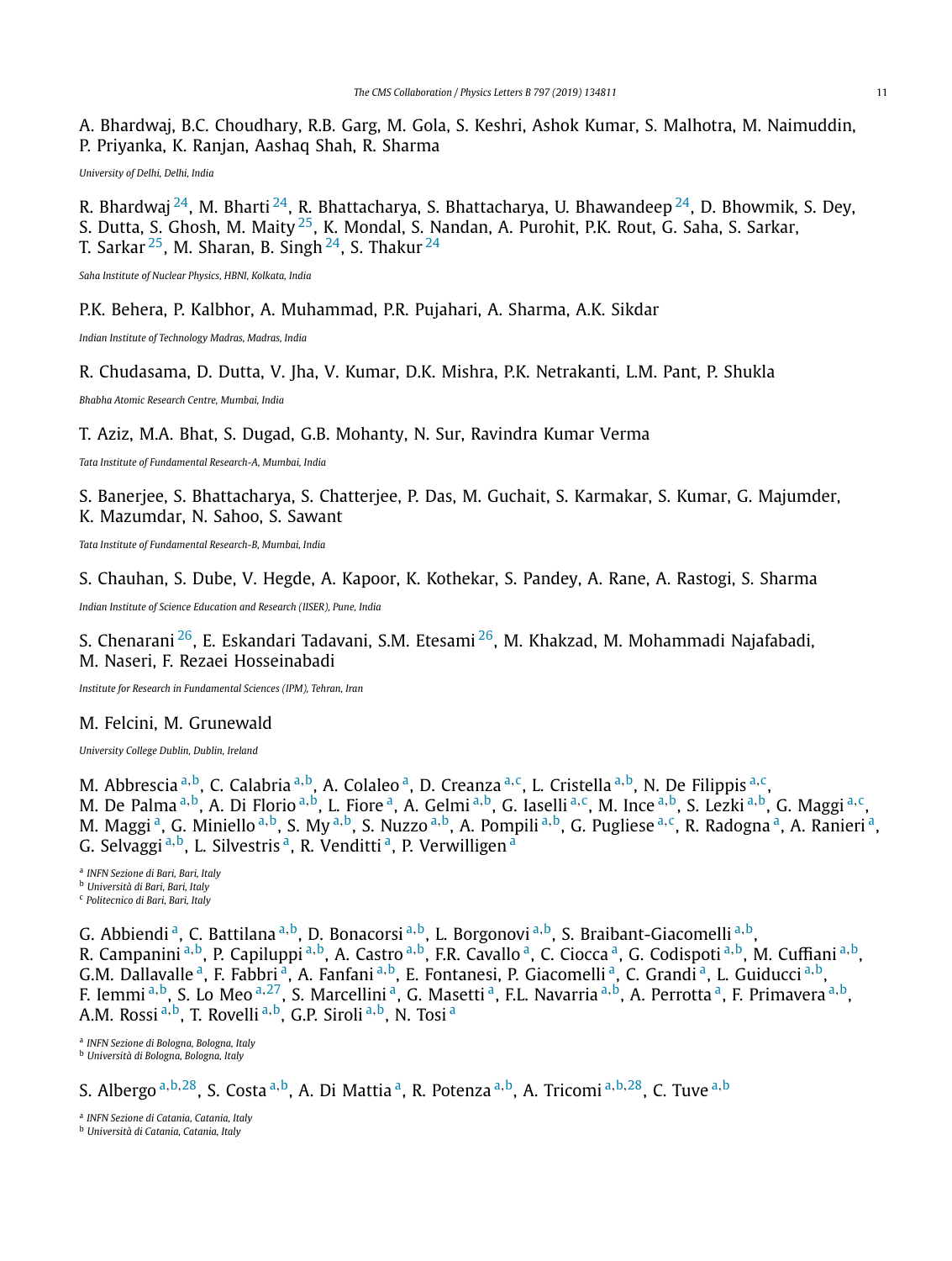G. Barbagli a, R. Ceccarelli, K. Chatterjee <sup>a</sup>*,*b, V. Ciulli <sup>a</sup>*,*b, C. Civinini a, R. D'Alessandro <sup>a</sup>*,*b, E. Focardi <sup>a</sup>*,*b, G. Latino, P. Lenzi a, b, M. Meschini <sup>a</sup>, S. Paoletti <sup>a</sup>, G. Sguazzoni <sup>a</sup>, D. Strom <sup>a</sup>, L. Viliani <sup>a</sup>

<sup>a</sup> *INFN Sezione di Firenze, Firenze, Italy* <sup>b</sup> *Università di Firenze, Firenze, Italy*

#### L. Benussi, S. Bianco, D. Piccolo

*INFN Laboratori Nazionali di Frascati, Frascati, Italy*

# M. Bozzo <sup>a</sup>*,*b, F. Ferro a, R. Mulargia <sup>a</sup>*,*b, E. Robutti a, S. Tosi <sup>a</sup>*,*<sup>b</sup>

<sup>a</sup> *INFN Sezione di Genova, Genova, Italy* <sup>b</sup> *Università di Genova, Genova, Italy*

A. Benaglia a, A. Beschi <sup>a</sup>*,*b, F. Brivio <sup>a</sup>*,*b, V. Ciriolo <sup>a</sup>*,*b*,*[16,](#page-21-0) S. Di Guida <sup>a</sup>*,*b*,*[16,](#page-21-0) M.E. Dinardo <sup>a</sup>*,*b, P. Dini a, S. Fiorendi <sup>a</sup>*,*b, S. Gennai a, A. Ghezzi <sup>a</sup>*,*b, P. Govoni <sup>a</sup>*,*b, L. Guzzi <sup>a</sup>*,*b, M. Malberti a, S. Malvezzi a, D. Menasce a, F. Monti <sup>a</sup>*,*b, L. Moroni a, G. Ortona <sup>a</sup>*,*b, M. Paganoni <sup>a</sup>*,*b, D. Pedrini a, S. Ragazzi <sup>a</sup>*,*b, T. Tabarelli de Fatis <sup>a</sup>*,*b, D. Zuolo <sup>a</sup>*,*<sup>b</sup>

<sup>a</sup> *INFN Sezione di Milano-Bicocca, Milano, Italy*

<sup>b</sup> *Università di Milano-Bicocca, Milano, Italy*

S. Buontempo a, N. Cavallo <sup>a</sup>*,*c, A. De Iorio <sup>a</sup>*,*b, A. Di Crescenzo <sup>a</sup>*,*b, F. Fabozzi <sup>a</sup>*,*c, F. Fienga a, G. Galati a, A.O.M. Iorio <sup>a</sup>*,*b, L. Lista <sup>a</sup>*,*b, S. Meola <sup>a</sup>*,*d*,*[16,](#page-21-0) P. Paolucci <sup>a</sup>*,*[16,](#page-21-0) B. Rossi a, C. Sciacca <sup>a</sup>*,*b, E. Voevodina <sup>a</sup>*,*<sup>b</sup>

<sup>a</sup> *INFN Sezione di Napoli, Napoli, Italy*

<sup>b</sup> *Università di Napoli 'Federico II', Napoli, Italy*

<sup>c</sup> *Università della Basilicata, Potenza, Italy*

<sup>d</sup> *Università G. Marconi, Roma, Italy*

P. Azzi<sup>a</sup>, N. Bacchetta<sup>a</sup>, A. Boletti<sup>a,b</sup>, A. Bragagnolo, R. Carlin<sup>a,b</sup>, P. Checchia<sup>a</sup>, P. De Castro Manzano<sup>a</sup>, T. Dorigo a, U. Dosselli a, F. Gasparini <sup>a</sup>*,*b, U. Gasparini <sup>a</sup>*,*b, A. Gozzelino a, S.Y. Hoh, P. Lujan, M. Margoni <sup>a</sup>*,*b, A.T. Meneguzzo <sup>a</sup>*,*b, J. Pazzini <sup>a</sup>*,*b, N. Pozzobon <sup>a</sup>*,*b, M. Presilla b, P. Ronchese <sup>a</sup>*,*b, R. Rossin <sup>a</sup>*,*b, F. Simonetto <sup>a</sup>*,*b, A. Tiko, M. Tosi <sup>a</sup>*,*b, M. Zanetti <sup>a</sup>*,*b, P. Zotto <sup>a</sup>*,*b, G. Zumerle <sup>a</sup>*,*<sup>b</sup>

<sup>a</sup> *INFN Sezione di Padova, Padova, Italy*

<sup>b</sup> *Università di Padova, Padova, Italy*

<sup>c</sup> *Università di Trento, Trento, Italy*

A. Braghieri a, P. Montagna <sup>a</sup>*,*b, S.P. Ratti <sup>a</sup>*,*b, V. Re a, M. Ressegotti <sup>a</sup>*,*b, C. Riccardi <sup>a</sup>*,*b, P. Salvini a, I. Vai <sup>a</sup>*,*b, P. Vitulo <sup>a</sup>*,*<sup>b</sup>

<sup>a</sup> *INFN Sezione di Pavia, Pavia, Italy* <sup>b</sup> *Università di Pavia, Pavia, Italy*

M. Biasini <sup>a</sup>*,*b, G.M. Bilei a, C. Cecchi <sup>a</sup>*,*b, D. Ciangottini <sup>a</sup>*,*b, L. Fanò <sup>a</sup>*,*b, P. Lariccia <sup>a</sup>*,*b, R. Leonardi <sup>a</sup>*,*b, E. Manoni a, G. Mantovani <sup>a</sup>*,*b, V. Mariani <sup>a</sup>*,*b, M. Menichelli a, A. Rossi <sup>a</sup>*,*b, A. Santocchia <sup>a</sup>*,*b, D. Spiga <sup>a</sup>

<sup>a</sup> *INFN Sezione di Perugia, Perugia, Italy*

<sup>b</sup> *Università di Perugia, Perugia, Italy*

K. Androsov<sup>a</sup>, P. Azzurri<sup>a</sup>, G. Bagliesi<sup>a</sup>, V. Bertacchi<sup>a, c</sup>, L. Bianchini<sup>a</sup>, T. Boccali<sup>a</sup>, R. Castaldi<sup>a</sup>, M.A. Ciocci a, b, R. Dell'Orso a, G. Fedi a, L. Giannini a,c, A. Giassi a, M.T. Grippo a, F. Ligabue a,c, E. Manca a,c, G. Mandorli <sup>a</sup>*,*c, A. Messineo <sup>a</sup>*,*b, F. Palla a, A. Rizzi <sup>a</sup>*,*b, G. Rolandi [29,](#page-21-0) S. Roy Chowdhury, A. Scribano a, P. Spagnolo<sup>a</sup>, R. Tenchini<sup>a</sup>, G. Tonelli<sup>a, b</sup>, N. Turini, A. Venturi<sup>a</sup>, P.G. Verdini<sup>a</sup>

<sup>a</sup> *INFN Sezione di Pisa, Pisa, Italy*

<sup>b</sup> *Università di Pisa, Pisa, Italy*

<sup>c</sup> *Scuola Normale Superiore di Pisa, Pisa, Italy*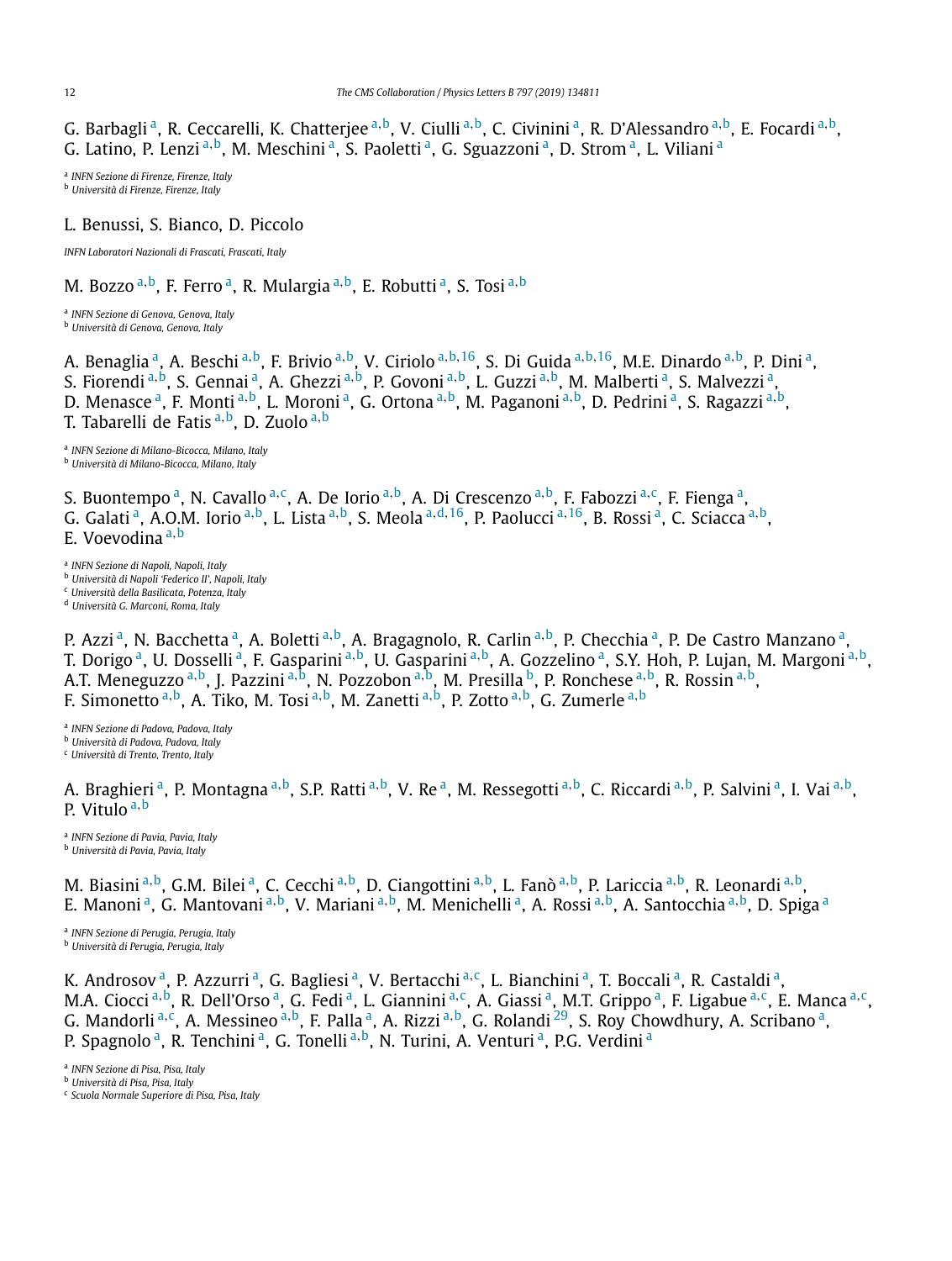F. Cavallari a, M. Cipriani <sup>a</sup>*,*b, D. Del Re <sup>a</sup>*,*b, E. Di Marco <sup>a</sup>*,*b, M. Diemoz a, E. Longo <sup>a</sup>*,*b, B. Marzocchi <sup>a</sup>*,*b, P. Meridiani a, G. Organtini <sup>a</sup>*,*b, F. Pandolfi a, R. Paramatti <sup>a</sup>*,*b, C. Quaranta <sup>a</sup>*,*b, S. Rahatlou <sup>a</sup>*,*b, C. Rovelli a, F. Santanastasio <sup>a</sup>*,*b, L. Soffi <sup>a</sup>*,*<sup>b</sup>

<sup>a</sup> *INFN Sezione di Roma, Rome, Italy* <sup>b</sup> *Sapienza Università di Roma, Rome, Italy*

N. Amapane <sup>a</sup>*,*b, R. Arcidiacono <sup>a</sup>*,*c, S. Argiro <sup>a</sup>*,*b, M. Arneodo <sup>a</sup>*,*c, N. Bartosik a, R. Bellan <sup>a</sup>*,*b, C. Biino a, A. Cappati a,b, N. Cartiglia <sup>a</sup>, S. Cometti <sup>a</sup>, M. Costa <sup>a,b</sup>, R. Covarelli a,b, N. Demaria <sup>a</sup>, B. Kiani a,b, C. Mariotti a, S. Maselli a, E. Migliore <sup>a</sup>*,*b, V. Monaco <sup>a</sup>*,*b, E. Monteil <sup>a</sup>*,*b, M. Monteno a, M.M. Obertino <sup>a</sup>*,*b, L. Pacher <sup>a</sup>*,*b, N. Pastrone a, M. Pelliccioni a, G.L. Pinna Angioni <sup>a</sup>*,*b, A. Romero <sup>a</sup>*,*b, M. Ruspa <sup>a</sup>*,*c, R. Sacchi <sup>a</sup>*,*b, R. Salvatico <sup>a</sup>*,*b, V. Sola a, A. Solano <sup>a</sup>*,*b, D. Soldi <sup>a</sup>*,*b, A. Staiano <sup>a</sup>

<sup>a</sup> *INFN Sezione di Torino, Torino, Italy*

<sup>b</sup> *Università di Torino, Torino, Italy*

<sup>c</sup> *Università del Piemonte Orientale, Novara, Italy*

S. Belforte a, V. Candelise <sup>a</sup>*,*b, M. Casarsa a, F. Cossutti a, A. Da Rold <sup>a</sup>*,*b, G. Della Ricca <sup>a</sup>*,*b, F. Vazzoler <sup>a</sup>*,*b, A. Zanetti<sup>a</sup>

<sup>a</sup> *INFN Sezione di Trieste, Trieste, Italy* <sup>b</sup> *Università di Trieste, Trieste, Italy*

B. Kim, D.H. Kim, G.N. Kim, M.S. Kim, J. Lee, S.W. Lee, C.S. Moon, Y.D. Oh, S.I. Pak, S. Sekmen, D.C. Son, Y.C. Yang

*Kyungpook National University, Daegu, Republic of Korea*

### H. Kim, D.H. Moon, G. Oh

*Chonnam National University, Institute for Universe and Elementary Particles, Kwangju, Republic of Korea*

### B. Francois, T.J. Kim, J. Park

*Hanyang University, Seoul, Republic of Korea*

### S. Cho, S. Choi, Y. Go, D. Gyun, S. Ha, B. Hong, K. Lee, K.S. Lee, J. Lim, J. Park, S.K. Park, Y. Roh

*Korea University, Seoul, Republic of Korea*

J. Goh

*Kyung Hee University, Department of Physics, Republic of Korea*

### H.S. Kim

*Sejong University, Seoul, Republic of Korea*

J. Almond, J.H. Bhyun, J. Choi, S. Jeon, J. Kim, J.S. Kim, H. Lee, K. Lee, S. Lee, K. Nam, M. Oh, S.B. Oh, B.C. Radburn-Smith, U.K. Yang, H.D. Yoo, I. Yoon, G.B. Yu

*Seoul National University, Seoul, Republic of Korea*

D. Jeon, H. Kim, J.H. Kim, J.S.H. Lee, I.C. Park, I. Watson

*University of Seoul, Seoul, Republic of Korea*

### Y. Choi, C. Hwang, Y. Jeong, J. Lee, Y. Lee, I. Yu

*Sungkyunkwan University, Suwon, Republic of Korea*

# V. Veckalns [30](#page-21-0)

*Riga Technical University, Riga, Latvia*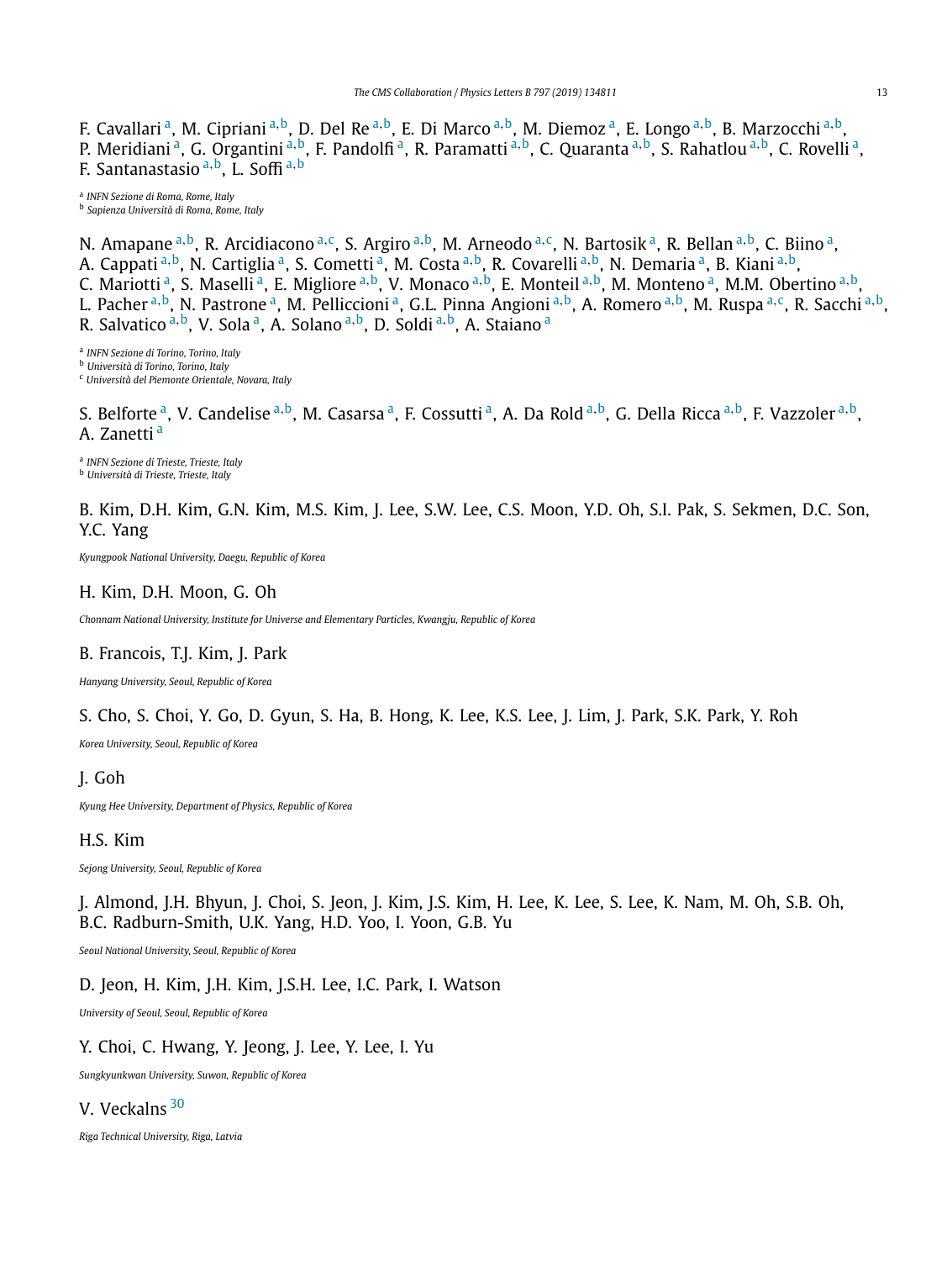## V. Dudenas, A. Juodagalvis, G. Tamulaitis, J. Vaitkus

*Vilnius University, Vilnius, Lithuania*

# Z.A. Ibrahim, F. Mohamad Idris<sup>[31](#page-21-0)</sup>, W.A.T. Wan Abdullah, M.N. Yusli, Z. Zolkapli

*National Centre for Particle Physics, Universiti Malaya, Kuala Lumpur, Malaysia*

## J.F. Benitez, A. Castaneda Hernandez, J.A. Murillo Quijada, L. Valencia Palomo

*Universidad de Sonora (UNISON), Hermosillo, Mexico*

# H. Castilla-Valdez, E. De La Cruz-Burelo, I. Heredia-De La Cruz<sup>32</sup>, R. Lopez-Fernandez. A. Sanchez-Hernandez

*Centro de Investigacion y de Estudios Avanzados del IPN, Mexico City, Mexico*

## S. Carrillo Moreno, C. Oropeza Barrera, M. Ramirez-Garcia, F. Vazquez Valencia

*Universidad Iberoamericana, Mexico City, Mexico*

## J. Eysermans, I. Pedraza, H.A. Salazar Ibarguen, C. Uribe Estrada

*Benemerita Universidad Autonoma de Puebla, Puebla, Mexico*

### A. Morelos Pineda

*Universidad Autónoma de San Luis Potosí, San Luis Potosí, Mexico*

## N. Raicevic

*University of Montenegro, Podgorica, Montenegro*

#### D. Krofcheck

*University of Auckland, Auckland, New Zealand*

## S. Bheesette, P.H. Butler

*University of Canterbury, Christchurch, New Zealand*

### A. Ahmad, M. Ahmad, Q. Hassan, H.R. Hoorani, W.A. Khan, M.A. Shah, M. Shoaib, M. Waqas

*National Centre for Physics, Quaid-I-Azam University, Islamabad, Pakistan*

### V. Avati, L. Grzanka, M. Malawski

AGH University of Science and Technology Faculty of Computer Science, Electronics and Telecommunications, Krakow, Poland

### H. Bialkowska, M. Bluj, B. Boimska, M. Górski, M. Kazana, M. Szleper, P. Zalewski

*National Centre for Nuclear Research, Swierk, Poland*

# K. Bunkowski, A. Byszuk<sup>[33](#page-21-0)</sup>, K. Doroba, A. Kalinowski, M. Konecki, J. Krolikowski, M. Misiura, M. Olszewski, A. Pyskir, M. Walczak

*Institute of Experimental Physics, Faculty of Physics, University of Warsaw, Warsaw, Poland*

M. Araujo, P. Bargassa, D. Bastos, A. Di Francesco, P. Faccioli, B. Galinhas, M. Gallinaro, J. Hollar, N. Leonardo, J. Seixas, K. Shchelina, G. Strong, O. Toldaiev, J. Varela

*Laboratório de Instrumentação e Física Experimental de Partículas, Lisboa, Portugal*

S. Afanasiev, P. Bunin, M. Gavrilenko, I. Golutvin, I. Gorbunov, A. Kamenev, V. Karjavine, A. Lanev, A. Malakhov, V. Matveev [34](#page-21-0)*,*[35,](#page-21-0) P. Moisenz, V. Palichik, V. Perelygin, M. Savina, S. Shmatov, S. Shulha, N. Skatchkov, V. Smirnov, N. Voytishin, A. Zarubin

*Joint Institute for Nuclear Research, Dubna, Russia*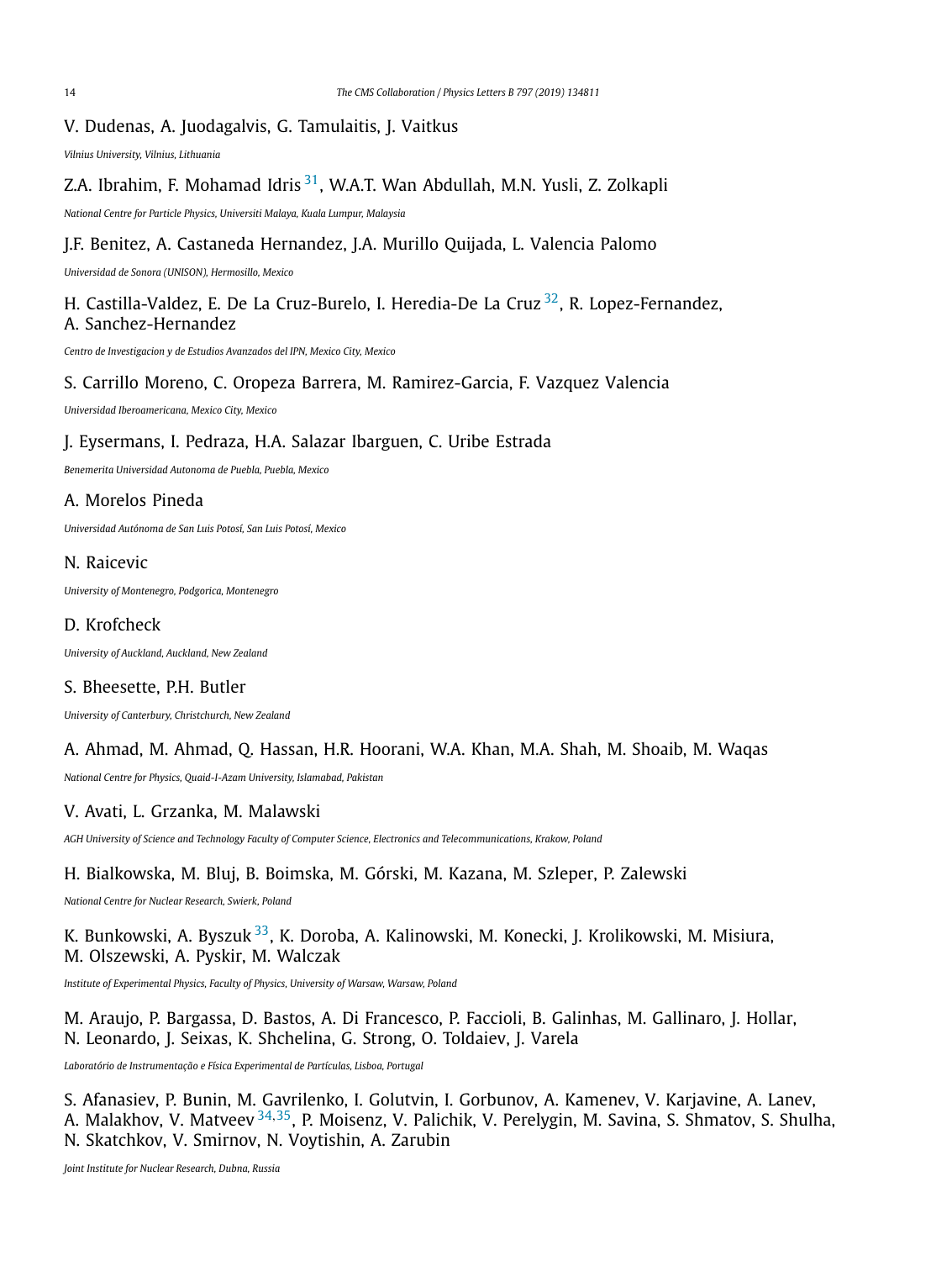L. Chtchipounov, V. Golovtsov, Y. Ivanov, V. Kim<sup>36</sup>, E. Kuznetsova<sup>37</sup>, P. Levchenko, V. Murzin, V. Oreshkin, I. Smirnov, D. Sosnov, V. Sulimov, L. Uvarov, A. Vorobyev

*Petersburg Nuclear Physics Institute, Gatchina (St. Petersburg), Russia*

Yu. Andreev, A. Dermenev, S. Gninenko, N. Golubev, A. Karneyeu, M. Kirsanov, N. Krasnikov, A. Pashenkov, D. Tlisov, A. Toropin

*Institute for Nuclear Research, Moscow, Russia*

V. Epshteyn, V. Gavrilov, N. Lychkovskaya, A. Nikitenko<sup>38</sup>, V. Popov, I. Pozdnyakov, G. Safronov, A. Spiridonov, A. Stepennov, M. Toms, E. Vlasov, A. Zhokin

Institute for Theoretical and Experimental Physics named by A.I. Alikhanov of NRC 'Kurchatov Institute', Moscow, Russia

#### T. Aushev

*Moscow Institute of Physics and Technology, Moscow, Russia*

O. Bychkova, R. Chistov<sup>39</sup>, M. Danilov<sup>39</sup>, S. Polikarpov<sup>39</sup>, E. Tarkovskii

*National Research Nuclear University 'Moscow Engineering Physics Institute' (MEPhI), Moscow, Russia*

#### V. Andreev, M. Azarkin, I. Dremin, M. Kirakosyan, A. Terkulov

*P.N. Lebedev Physical Institute, Moscow, Russia*

A. Belyaev, E. Boos, M. Dubinin <sup>40</sup>, L. Dudko, A. Ershov, A. Gribushin, V. Klyukhin, O. Kodolova, I. Lokhtin, S. Obraztsov, S. Petrushanko, V. Savrin, A. Snigirev

*Skobeltsyn Institute of Nuclear Physics, Lomonosov Moscow State University, Moscow, Russia*

A. Barnyakov  $^{41}$  $^{41}$  $^{41}$ , V. Blinov  $^{41}$ , T. Dimova  $^{41}$ , L. Kardapoltsev  $^{41}$ , Y. Skovpen  $^{41}$ 

*Novosibirsk State University (NSU), Novosibirsk, Russia*

I. Azhgirey, I. Bayshev, S. Bitioukov, V. Kachanov, D. Konstantinov, P. Mandrik, V. Petrov, R. Ryutin, S. Slabospitskii, A. Sobol, S. Troshin, N. Tyurin, A. Uzunian, A. Volkov

*Institute for High Energy Physics of National Research Centre 'Kurchatov Institute', Protvino, Russia*

#### A. Babaev, A. Iuzhakov, V. Okhotnikov

*National Research Tomsk Polytechnic University, Tomsk, Russia*

#### V. Borchsh, V. Ivanchenko, E. Tcherniaev

*Tomsk State University, Tomsk, Russia*

P. Adzic [42,](#page-21-0) P. Cirkovic, D. Devetak, M. Dordevic, P. Milenovic, J. Milosevic, M. Stojanovic

*University of Belgrade, Faculty of Physics and VINCA Institute of Nuclear Sciences, Serbia*

M. Aguilar-Benitez, J. Alcaraz Maestre, A. Álvarez Fernández, I. Bachiller, M. Barrio Luna, J.A. Brochero Cifuentes, C.A. Carrillo Montoya, M. Cepeda, M. Cerrada, N. Colino, B. De La Cruz, A. Delgado Peris, C. Fernandez Bedoya, J.P. Fernández Ramos, J. Flix, M.C. Fouz, O. Gonzalez Lopez, S. Goy Lopez, J.M. Hernandez, M.I. Josa, D. Moran, Á. Navarro Tobar, A. Pérez-Calero Yzquierdo, J. Puerta Pelayo, I. Redondo, L. Romero, S. Sánchez Navas, M.S. Soares, A. Triossi, C. Willmott

*Centro de Investigaciones Energéticas Medioambientales y Tecnológicas (CIEMAT), Madrid, Spain*

C. Albajar, J.F. de Trocóniz

*Universidad Autónoma de Madrid, Madrid, Spain*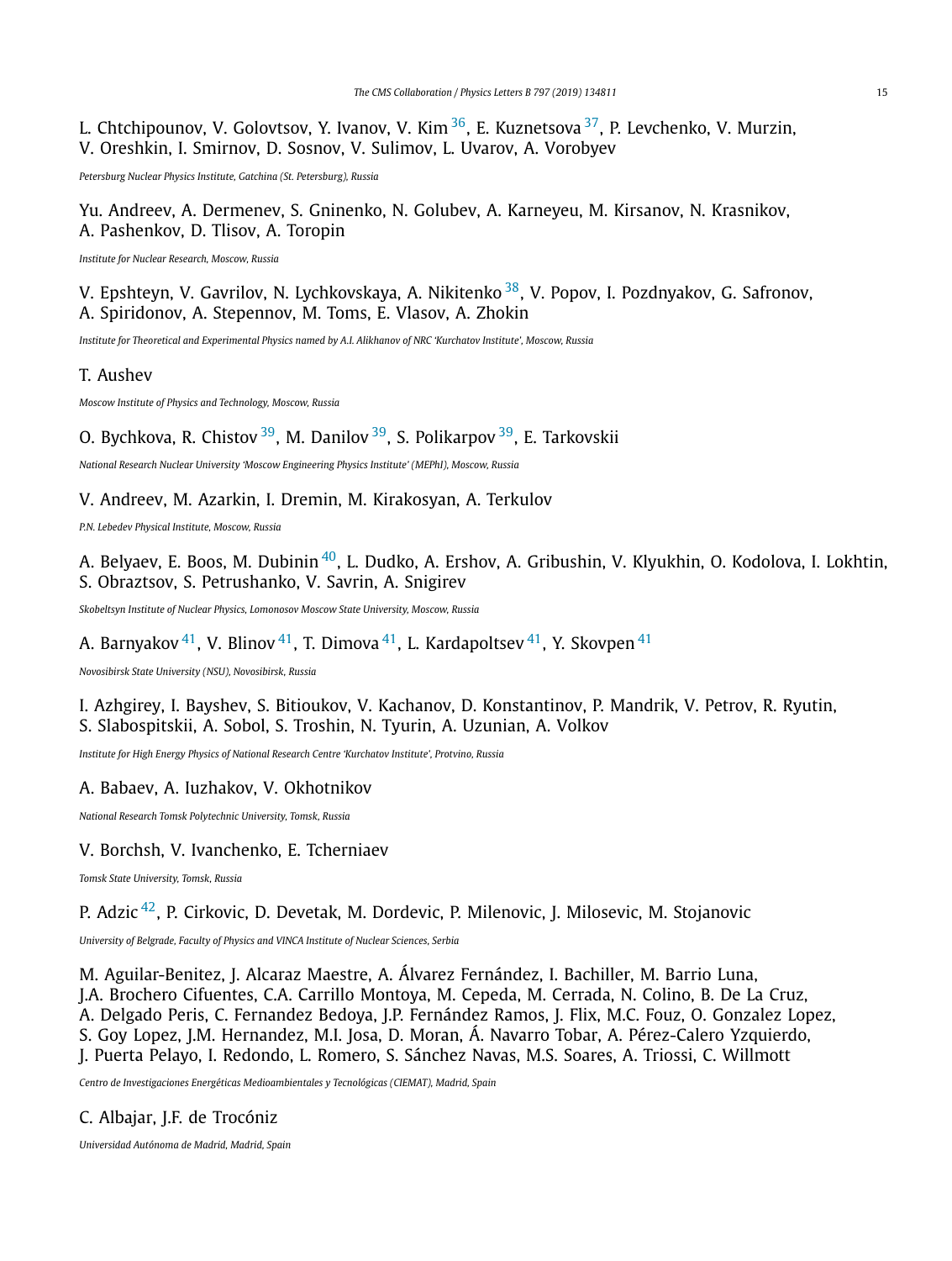B. Alvarez Gonzalez, J. Cuevas, C. Erice, J. Fernandez Menendez, S. Folgueras, I. Gonzalez Caballero, J.R. González Fernández, E. Palencia Cortezon, V. Rodríguez Bouza, S. Sanchez Cruz

*Universidad de Oviedo, Oviedo, Spain*

I.J. Cabrillo, A. Calderon, B. Chazin Quero, J. Duarte Campderros, M. Fernandez, P.J. Fernández Manteca, A. García Alonso, G. Gomez, C. Martinez Rivero, P. Martinez Ruiz del Arbol, F. Matorras, J. Piedra Gomez, C. Prieels, T. Rodrigo, A. Ruiz-Jimeno, L. Russo<sup>43</sup>, L. Scodellaro, N. Trevisani, I. Vila, J.M. Vizan Garcia

*Instituto de Física de Cantabria (IFCA), CSIC-Universidad de Cantabria, Santander, Spain*

#### K. Malagalage

*University of Colombo, Colombo, Sri Lanka*

#### W.G.D. Dharmaratna, N. Wickramage

*University of Ruhuna, Department of Physics, Matara, Sri Lanka*

D. Abbaneo, B. Akgun, E. Auffray, G. Auzinger, J. Baechler, P. Baillon, A.H. Ball, D. Barney, J. Bendavid, M. Bianco, A. Bocci, E. Bossini, C. Botta, E. Brondolin, T. Camporesi, A. Caratelli, G. Cerminara, E. Chapon, G. Cucciati, D. d'Enterria, A. Dabrowski, N. Daci, V. Daponte, A. David, O. Davignon, A. De Roeck, N. Deelen, M. Deile, M. Dobson, M. Dünser, N. Dupont, A. Elliott-Peisert, F. Fallavollita [44,](#page-21-0) D. Fasanella, G. Franzoni, J. Fulcher, W. Funk, S. Giani, D. Gigi, A. Gilbert, K. Gill, F. Glege, M. Gruchala, M. Guilbaud, D. Gulhan, J. Hegeman, C. Heidegger, Y. Iiyama, V. Innocente, P. Janot, O. Karacheban [19](#page-21-0), J. Kaspar, J. Kieseler, M. Krammer<sup>1</sup>, C. Lange, P. Lecoq, C. Lourenço, L. Malgeri, M. Mannelli, A. Massironi, F. Meijers, J.A. Merlin, S. Mersi, E. Meschi, F. Moortgat, M. Mulders, J. Ngadiuba, S. Nourbakhsh, S. Orfanelli, L. Orsini, F. Pantaleo <sup>16</sup>, L. Pape, E. Perez, M. Peruzzi, A. Petrilli, G. Petrucciani, A. Pfeiffer, M. Pierini, F.M. Pitters, D. Rabady, A. Racz, M. Rovere, H. Sakulin, C. Schäfer, C. Schwick, M. Selvaggi, A. Sharma, P. Silva, W. Snoeys, P. Sphicas [45,](#page-21-0) J. Steggemann, V.R. Tavolaro, D. Treille, A. Tsirou, A. Vartak, M. Verzetti, W.D. Zeuner

*CERN, European Organization for Nuclear Research, Geneva, Switzerland*

L. Caminada [46,](#page-21-0) K. Deiters, W. Erdmann, R. Horisberger, Q. Ingram, H.C. Kaestli, D. Kotlinski, U. Langenegger, T. Rohe, S.A. Wiederkehr

*Paul Scherrer Institut, Villigen, Switzerland*

M. Backhaus, P. Berger, N. Chernyavskaya, G. Dissertori, M. Dittmar, M. Donegà, C. Dorfer, T.A. Gómez Espinosa, C. Grab, D. Hits, T. Klijnsma, W. Lustermann, R.A. Manzoni, M. Marionneau, M.T. Meinhard, F. Micheli, P. Musella, F. Nessi-Tedaldi, F. Pauss, G. Perrin, L. Perrozzi, S. Pigazzini, M. Reichmann, C. Reissel, T. Reitenspiess, D. Ruini, D.A. Sanz Becerra, M. Schönenberger, L. Shchutska, M.L. Vesterbacka Olsson, R. Wallny, D.H. Zhu

*ETH Zurich – Institute for Particle Physics and Astrophysics (IPA), Zurich, Switzerland*

T.K. Aarrestad, C. Amsler<sup>47</sup>, D. Brzhechko, M.F. Canelli, A. De Cosa, R. Del Burgo, S. Donato, B. Kilminster, S. Leontsinis, V.M. Mikuni, I. Neutelings, G. Rauco, P. Robmann, D. Salerno, K. Schweiger, C. Seitz, Y. Takahashi, S. Wertz, A. Zucchetta

*Universität Zürich, Zurich, Switzerland*

T.H. Doan, C.M. Kuo, W. Lin, A. Roy, S.S. Yu

*National Central University, Chung-Li, Taiwan*

P. Chang, Y. Chao, K.F. Chen, P.H. Chen, W.-S. Hou, Y.y. Li, R.-S. Lu, E. Paganis, A. Psallidas, A. Steen

*National Taiwan University (NTU), Taipei, Taiwan*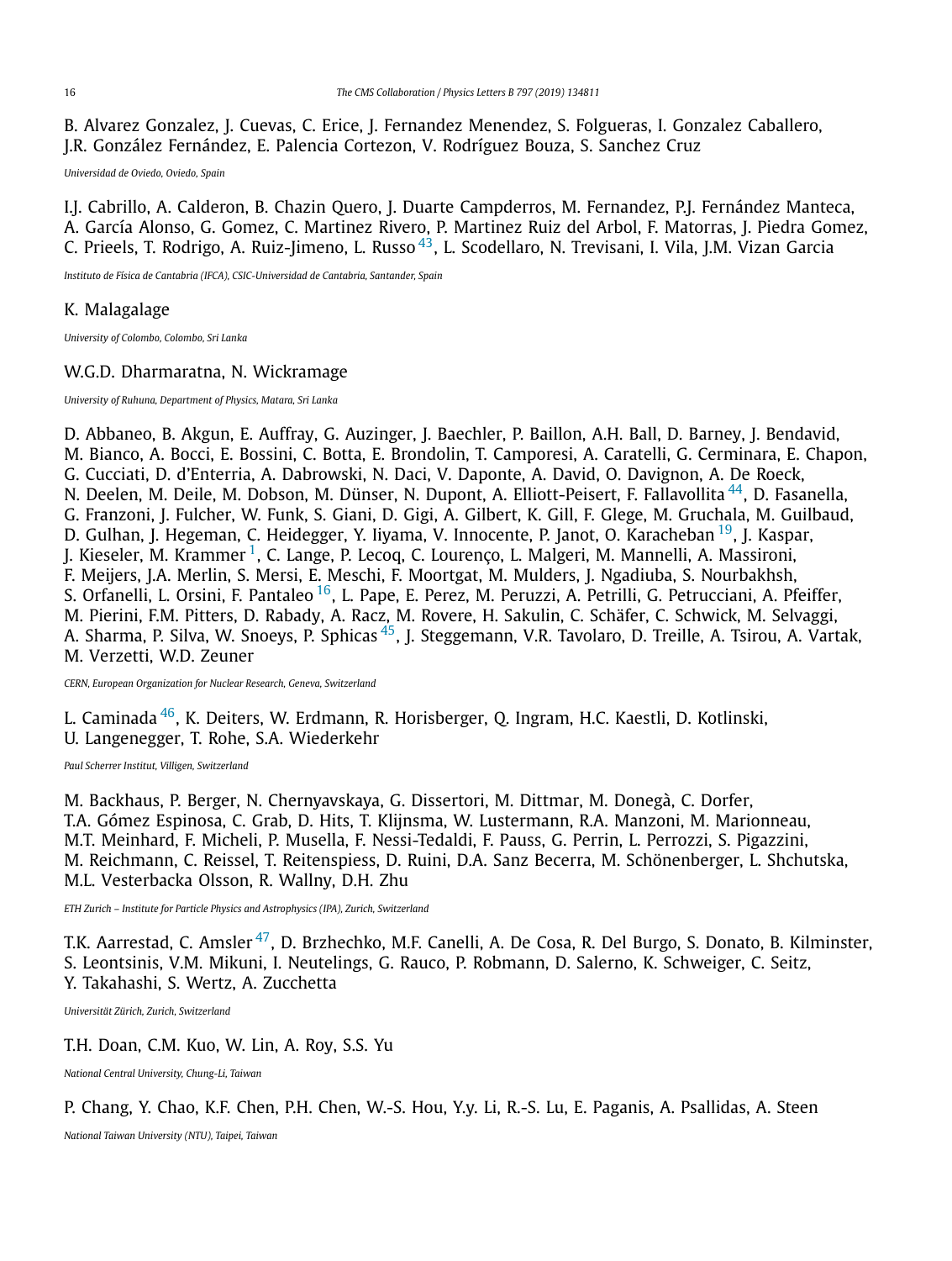## B. Asavapibhop, C. Asawatangtrakuldee, N. Srimanobhas, N. Suwonjandee

*Chulalongkorn University, Faculty of Science, Department of Physics, Bangkok, Thailand*

A. Bat, F. Boran, S. Cerci<sup>48</sup>, S. Damarseckin<sup>[49](#page-21-0)</sup>, Z.S. Demiroglu, F. Dolek, C. Dozen, I. Dumanoglu, G. Gokbulut, Emine Gurpinar Guler [50,](#page-21-0) Y. Guler, I. Hos [51,](#page-21-0) C. Isik, E.E. Kangal [52,](#page-21-0) O. Kara, A. Kayis Topaksu, U. Kiminsu, M. Oglakci, G. Onengut, K. Ozdemir [53](#page-21-0), S. Ozturk [54,](#page-21-0) A.E. Simsek, D. Sunar Cerci [48,](#page-21-0) U.G. Tok, S. Turkcapar, I.S. Zorbakir, C. Zorbilmez

*Çukurova University, Physics Department, Science and Art Faculty, Adana, Turkey*

B. Isildak <sup>55</sup>, G. Karapinar <sup>56</sup>, M. Yalvac

*Middle East Technical University, Physics Department, Ankara, Turkey*

I.O. Atakisi, E. Gülmez, M. Kaya [57,](#page-21-0) O. Kaya [58,](#page-21-0) B. Kaynak, Ö. Özçelik, S. Tekten, E.A. Yetkin [59](#page-21-0)

*Bogazici University, Istanbul, Turkey*

## A. Cakir, Y. Komurcu, S. Sen <sup>[60](#page-21-0)</sup>

*Istanbul Technical University, Istanbul, Turkey*

#### S. Ozkorucuklu

*Istanbul University, Istanbul, Turkey*

#### B. Grynyov

*Institute for Scintillation Materials of National Academy of Science of Ukraine, Kharkov, Ukraine*

#### L. Levchuk

*National Scientific Center, Kharkov Institute of Physics and Technology, Kharkov, Ukraine*

F. Ball, E. Bhal, S. Bologna, J.J. Brooke, D. Burns, E. Clement, D. Cussans, H. Flacher, J. Goldstein, G.P. Heath, H.F. Heath, L. Kreczko, S. Paramesvaran, B. Penning, T. Sakuma, S. Seif El Nasr-Storey, D. Smith, V.J. Smith, J. Taylor, A. Titterton

*University of Bristol, Bristol, United Kingdom*

K.W. Bell, A. Belyaev <sup>61</sup>, C. Brew, R.M. Brown, D. Cieri, D.J.A. Cockerill, J.A. Coughlan, K. Harder, S. Harper, J. Linacre, K. Manolopoulos, D.M. Newbold, E. Olaiya, D. Petyt, T. Reis, T. Schuh, C.H. Shepherd-Themistocleous, A. Thea, I.R. Tomalin, T. Williams, W.J. Womersley

*Rutherford Appleton Laboratory, Didcot, United Kingdom*

R. Bainbridge, P. Bloch, J. Borg, S. Breeze, O. Buchmuller, A. Bundock, Gurpreet Singh Chahal  $62$ , D. Colling, P. Dauncey, G. Davies, M. Della Negra, R. Di Maria, P. Everaerts, G. Hall, G. Iles, T. James, M. Komm, C. Laner, L. Lyons, A.-M. Magnan, S. Malik, A. Martelli, V. Milosevic, J. Nash <sup>63</sup>, V. Palladino, M. Pesaresi, D.M. Raymond, A. Richards, A. Rose, E. Scott, C. Seez, A. Shtipliyski, M. Stoye, T. Strebler, S. Summers, A. Tapper, K. Uchida, T. Virdee <sup>16</sup>, N. Wardle, D. Winterbottom, J. Wright, A.G. Zecchinelli, S.C. Zenz

*Imperial College, London, United Kingdom*

J.E. Cole, P.R. Hobson, A. Khan, P. Kyberd, C.K. Mackay, A. Morton, I.D. Reid, L. Teodorescu, S. Zahid

*Brunel University, Uxbridge, United Kingdom*

K. Call, J. Dittmann, K. Hatakeyama, C. Madrid, B. McMaster, N. Pastika, C. Smith

*Baylor University, Waco, USA*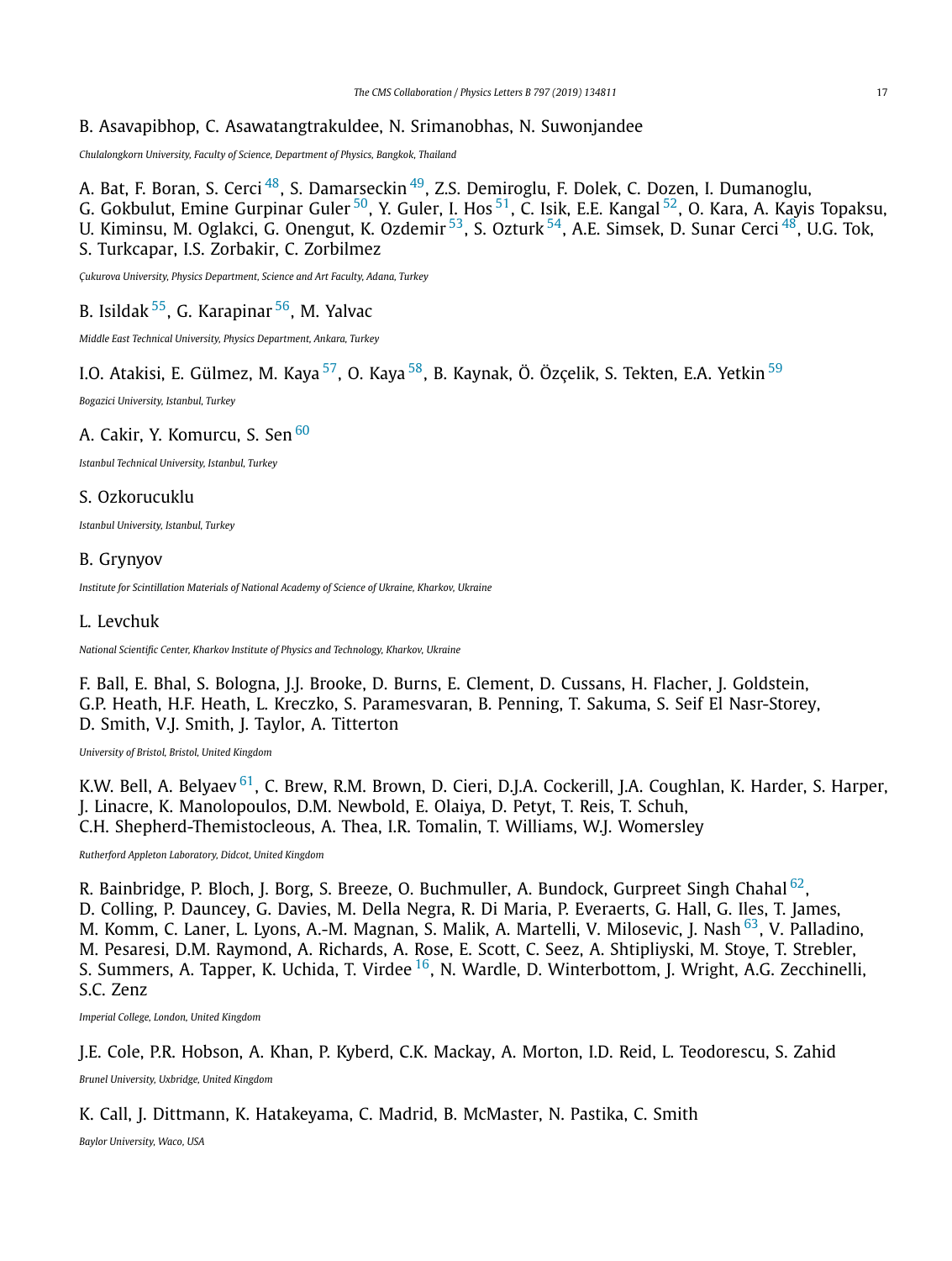#### R. Bartek, A. Dominguez, R. Uniyal

*Catholic University of America, Washington, DC, USA*

## A. Buccilli, S.I. Cooper, C. Henderson, P. Rumerio, C. West

*The University of Alabama, Tuscaloosa, USA*

D. Arcaro, T. Bose, Z. Demiragli, D. Gastler, S. Girgis, D. Pinna, C. Richardson, J. Rohlf, D. Sperka, I. Suarez, L. Sulak, D. Zou

*Boston University, Boston, USA*

G. Benelli, B. Burkle, X. Coubez, D. Cutts, Y.t. Duh, M. Hadley, J. Hakala, U. Heintz, J.M. Hogan [64,](#page-21-0) K.H.M. Kwok, E. Laird, G. Landsberg, J. Lee, Z. Mao, M. Narain, S. Sagir <sup>65</sup>, R. Syarif, E. Usai, D. Yu

*Brown University, Providence, USA*

R. Band, C. Brainerd, R. Breedon, M. Calderon De La Barca Sanchez, M. Chertok, J. Conway, R. Conway, P.T. Cox, R. Erbacher, C. Flores, G. Funk, F. Jensen, W. Ko, O. Kukral, R. Lander, M. Mulhearn, D. Pellett, J. Pilot, M. Shi, D. Stolp, D. Taylor, K. Tos, M. Tripathi, Z. Wang, F. Zhang

*University of California, Davis, Davis, USA*

M. Bachtis, C. Bravo, R. Cousins, A. Dasgupta, A. Florent, J. Hauser, M. Ignatenko, N. Mccoll, W.A. Nash, S. Regnard, D. Saltzberg, C. Schnaible, B. Stone, V. Valuev

*University of California, Los Angeles, USA*

K. Burt, R. Clare, J.W. Gary, S.M.A. Ghiasi Shirazi, G. Hanson, G. Karapostoli, E. Kennedy, O.R. Long, M. Olmedo Negrete, M.I. Paneva, W. Si, L. Wang, H. Wei, S. Wimpenny, B.R. Yates, Y. Zhang

*University of California, Riverside, Riverside, USA*

J.G. Branson, P. Chang, S. Cittolin, M. Derdzinski, R. Gerosa, D. Gilbert, B. Hashemi, D. Klein, V. Krutelyov, J. Letts, M. Masciovecchio, S. May, S. Padhi, M. Pieri, V. Sharma, M. Tadel, F. Würthwein, A. Yagil, G. Zevi Della Porta

*University of California, San Diego, La Jolla, USA*

N. Amin, R. Bhandari, C. Campagnari, M. Citron, V. Dutta, M. Franco Sevilla, L. Gouskos, J. Incandela, B. Marsh, H. Mei, A. Ovcharova, H. Qu, J. Richman, U. Sarica, D. Stuart, S. Wang, J. Yoo

*University of California, Santa Barbara – Department of Physics, Santa Barbara, USA*

D. Anderson, A. Bornheim, O. Cerri, I. Dutta, J.M. Lawhorn, N. Lu, J. Mao, H.B. Newman, T.Q. Nguyen, J. Pata, M. Spiropulu, J.R. Vlimant, S. Xie, Z. Zhang, R.Y. Zhu

*California Institute of Technology, Pasadena, USA*

M.B. Andrews, T. Ferguson, T. Mudholkar, M. Paulini, M. Sun, I. Vorobiev, M. Weinberg

*Carnegie Mellon University, Pittsburgh, USA*

J.P. Cumalat, W.T. Ford, A. Johnson, E. MacDonald, T. Mulholland, R. Patel, A. Perloff, K. Stenson, K.A. Ulmer, S.R. Wagner

*University of Colorado Boulder, Boulder, USA*

J. Alexander, J. Chaves, Y. Cheng, J. Chu, A. Datta, A. Frankenthal, K. Mcdermott, N. Mirman, J.R. Patterson, D. Quach, A. Rinkevicius <sup>66</sup>, A. Ryd, S.M. Tan, Z. Tao, J. Thom, P. Wittich, M. Zientek

*Cornell University, Ithaca, USA*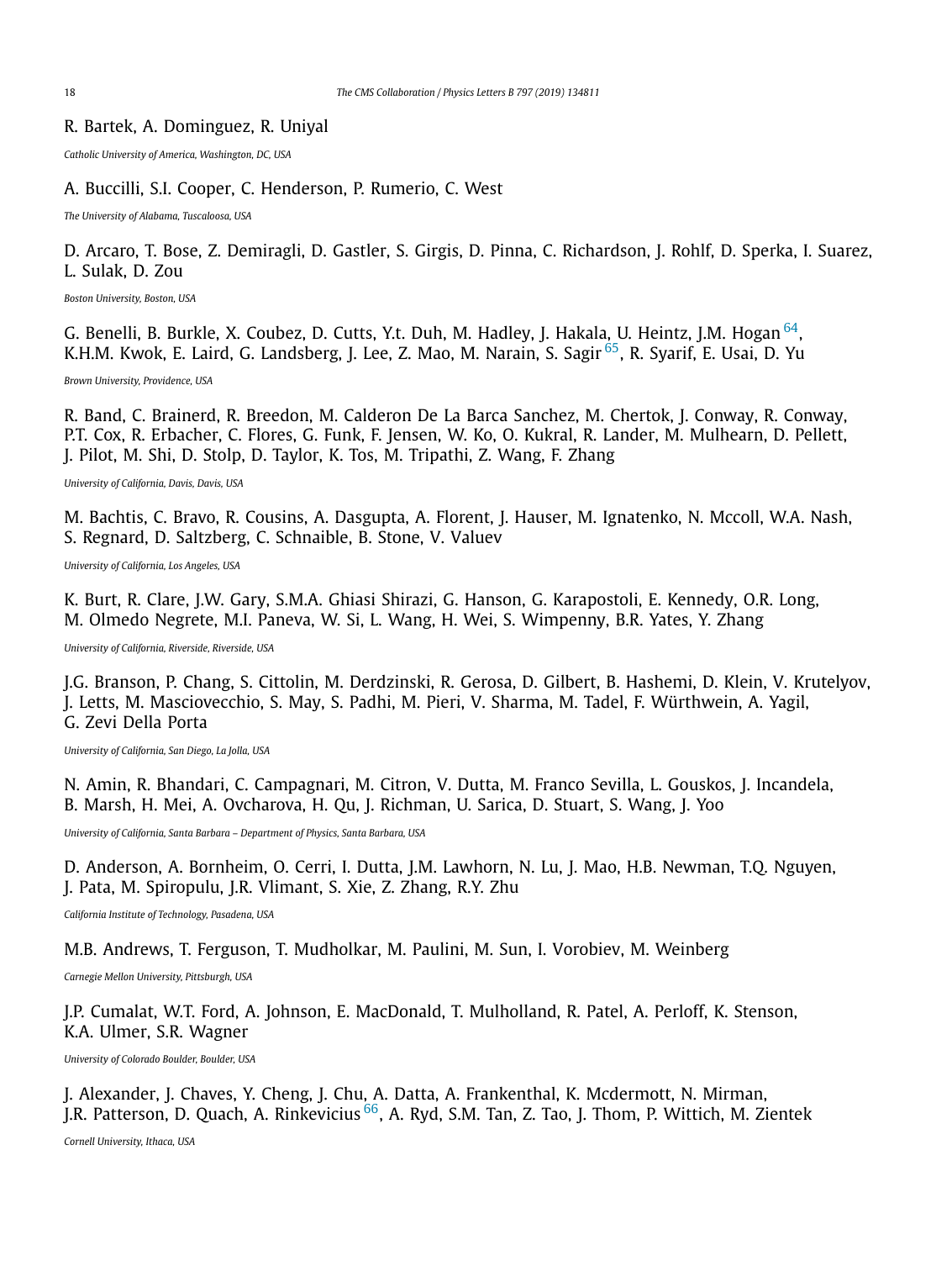S. Abdullin, M. Albrow, M. Alyari, G. Apollinari, A. Apresyan, A. Apyan, S. Banerjee, L.A.T. Bauerdick, A. Beretvas, J. Berryhill, P.C. Bhat, K. Burkett, J.N. Butler, A. Canepa, G.B. Cerati, H.W.K. Cheung, F. Chlebana, M. Cremonesi, J. Duarte, V.D. Elvira, J. Freeman, Z. Gecse, E. Gottschalk, L. Gray, D. Green, S. Grünendahl, O. Gutsche, Allison Reinsvold Hall, J. Hanlon, R.M. Harris, S. Hasegawa, R. Heller, J. Hirschauer, B. Jayatilaka, S. Jindariani, M. Johnson, U. Joshi, B. Klima, M.J. Kortelainen, B. Kreis, S. Lammel, J. Lewis, D. Lincoln, R. Lipton, M. Liu, T. Liu, J. Lykken, K. Maeshima, J.M. Marraffino, D. Mason, P. McBride, P. Merkel, S. Mrenna, S. Nahn, V. O'Dell, V. Papadimitriou, K. Pedro, C. Pena, G. Rakness, F. Ravera, L. Ristori, B. Schneider, E. Sexton-Kennedy, N. Smith, A. Soha, W.J. Spalding, L. Spiegel, S. Stoynev, J. Strait, N. Strobbe, L. Taylor, S. Tkaczyk, N.V. Tran, L. Uplegger, E.W. Vaandering, C. Vernieri, M. Verzocchi, R. Vidal, M. Wang, H.A. Weber

*Fermi National Accelerator Laboratory, Batavia, USA*

D. Acosta, P. Avery, P. Bortignon, D. Bourilkov, A. Brinkerhoff, L. Cadamuro, A. Carnes, V. Cherepanov, D. Curry, F. Errico, R.D. Field, S.V. Gleyzer, B.M. Joshi, M. Kim, J. Konigsberg, A. Korytov, K.H. Lo, P. Ma, K. Matchev, N. Menendez, G. Mitselmakher, D. Rosenzweig, K. Shi, J. Wang, S. Wang, X. Zuo

*University of Florida, Gainesville, USA*

#### Y.R. Joshi

*Florida International University, Miami, USA*

T. Adams, A. Askew, S. Hagopian, V. Hagopian, K.F. Johnson, R. Khurana, T. Kolberg, G. Martinez, T. Perry, H. Prosper, C. Schiber, R. Yohay, J. Zhang

*Florida State University, Tallahassee, USA*

M.M. Baarmand, V. Bhopatkar, M. Hohlmann, D. Noonan, M. Rahmani, M. Saunders, F. Yumiceva

*Florida Institute of Technology, Melbourne, USA*

M.R. Adams, L. Apanasevich, D. Berry, R.R. Betts, R. Cavanaugh, X. Chen, S. Dittmer, O. Evdokimov, C.E. Gerber, D.A. Hangal, D.J. Hofman, K. Jung, C. Mills, T. Roy, M.B. Tonjes, N. Varelas, H. Wang, X. Wang, Z. Wu

*University of Illinois at Chicago (UIC), Chicago, USA*

M. Alhusseini, B. Bilki<sup>50</sup>, W. Clarida, K. Dilsiz<sup>67</sup>, S. Durgut, R.P. Gandrajula, M. Haytmyradov, V. Khristenko, O.K. Köseyan, J.-P. Merlo, A. Mestvirishvili <sup>68</sup>, A. Moeller, J. Nachtman, H. Ogul <sup>69</sup>, Y. Onel, F. Ozok [70](#page-21-0), A. Penzo, C. Snyder, E. Tiras, J. Wetzel

*The University of Iowa, Iowa City, USA*

B. Blumenfeld, A. Cocoros, N. Eminizer, D. Fehling, L. Feng, A.V. Gritsan, W.T. Hung, P. Maksimovic, J. Roskes, M. Swartz, M. Xiao

*Johns Hopkins University, Baltimore, USA*

C. Baldenegro Barrera, P. Baringer, A. Bean, S. Boren, J. Bowen, A. Bylinkin, T. Isidori, S. Khalil, J. King, G. Krintiras, A. Kropivnitskaya, C. Lindsey, D. Majumder, W. Mcbrayer, N. Minafra, M. Murray, C. Rogan, C. Royon, S. Sanders, E. Schmitz, J.D. Tapia Takaki, Q. Wang, J. Williams, G. Wilson

*The University of Kansas, Lawrence, USA*

S. Duric, A. Ivanov, K. Kaadze, D. Kim, Y. Maravin, D.R. Mendis, T. Mitchell, A. Modak, A. Mohammadi

*Kansas State University, Manhattan, USA*

## F. Rebassoo, D. Wright

*Lawrence Livermore National Laboratory, Livermore, USA*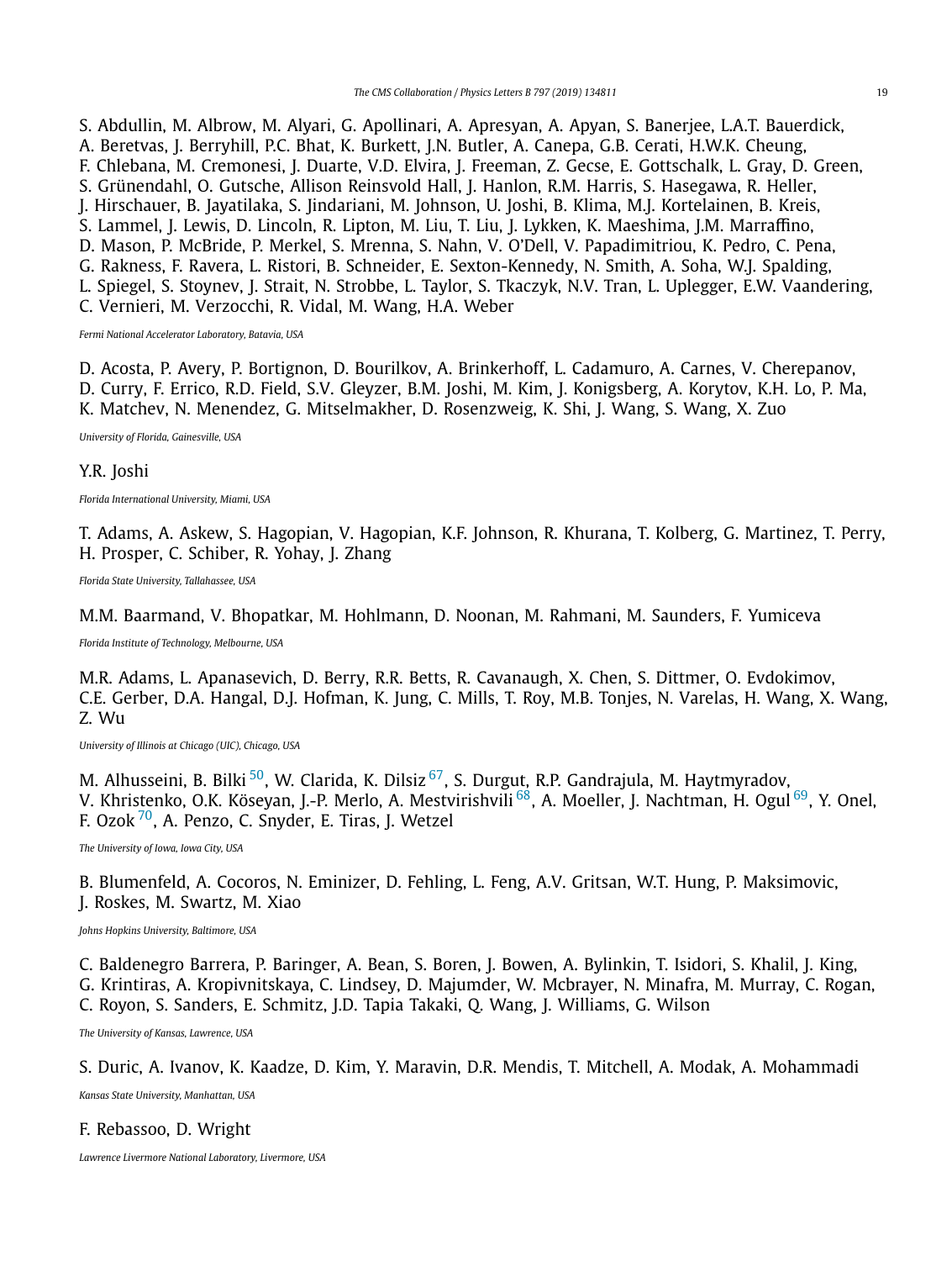A. Baden, O. Baron, A. Belloni, S.C. Eno, Y. Feng, N.J. Hadley, S. Jabeen, G.Y. Jeng, R.G. Kellogg, J. Kunkle, A.C. Mignerey, S. Nabili, F. Ricci-Tam, M. Seidel, Y.H. Shin, A. Skuja, S.C. Tonwar, K. Wong

*University of Maryland, College Park, USA*

D. Abercrombie, B. Allen, A. Baty, R. Bi, S. Brandt, W. Busza, I.A. Cali, M. D'Alfonso, G. Gomez Ceballos, M. Goncharov, P. Harris, D. Hsu, M. Hu, M. Klute, D. Kovalskyi, Y.-J. Lee, P.D. Luckey, B. Maier, A.C. Marini, C. Mcginn, C. Mironov, S. Narayanan, X. Niu, C. Paus, D. Rankin, C. Roland, G. Roland, Z. Shi, G.S.F. Stephans, K. Sumorok, K. Tatar, D. Velicanu, J. Wang, T.W. Wang, B. Wyslouch

*Massachusetts Institute of Technology, Cambridge, USA*

A.C. Benvenuti [†,](#page-20-0) R.M. Chatterjee, A. Evans, S. Guts, P. Hansen, J. Hiltbrand, S. Kalafut, Y. Kubota, Z. Lesko, J. Mans, R. Rusack, M.A. Wadud

*University of Minnesota, Minneapolis, USA*

J.G. Acosta, S. Oliveros

*University of Mississippi, Oxford, USA*

K. Bloom, D.R. Claes, C. Fangmeier, L. Finco, F. Golf, R. Gonzalez Suarez, R. Kamalieddin, I. Kravchenko, J.E. Siado, G.R. Snow, B. Stieger

*University of Nebraska-Lincoln, Lincoln, USA*

G. Agarwal, C. Harrington, I. Iashvili, A. Kharchilava, C. Mclean, D. Nguyen, A. Parker, J. Pekkanen, S. Rappoccio, B. Roozbahani

*State University of New York at Buffalo, Buffalo, USA*

G. Alverson, E. Barberis, C. Freer, Y. Haddad, A. Hortiangtham, G. Madigan, D.M. Morse, T. Orimoto, L. Skinnari, A. Tishelman-Charny, T. Wamorkar, B. Wang, A. Wisecarver, D. Wood

*Northeastern University, Boston, USA*

S. Bhattacharya, J. Bueghly, T. Gunter, K.A. Hahn, N. Odell, M.H. Schmitt, K. Sung, M. Trovato, M. Velasco

*Northwestern University, Evanston, USA*

R. Bucci, N. Dev, R. Goldouzian, M. Hildreth, K. Hurtado Anampa, C. Jessop, D.J. Karmgard, K. Lannon, W. Li, N. Loukas, N. Marinelli, I. Mcalister, F. Meng, C. Mueller, Y. Musienko <sup>34</sup>, M. Planer, R. Ruchti, P. Siddireddy, G. Smith, S. Taroni, M. Wayne, A. Wightman, M. Wolf, A. Woodard

*University of Notre Dame, Notre Dame, USA*

J. Alimena, B. Bylsma, L.S. Durkin, S. Flowers, B. Francis, C. Hill, W. Ji, A. Lefeld, T.Y. Ling, B.L. Winer

*The Ohio State University, Columbus, USA*

S. Cooperstein, G. Dezoort, P. Elmer, J. Hardenbrook, N. Haubrich, S. Higginbotham, A. Kalogeropoulos, S. Kwan, D. Lange, M.T. Lucchini, J. Luo, D. Marlow, K. Mei, I. Ojalvo, J. Olsen, C. Palmer, P. Piroué, J. Salfeld-Nebgen, D. Stickland, C. Tully, Z. Wang

*Princeton University, Princeton, USA*

#### S. Malik, S. Norberg

*University of Puerto Rico, Mayaguez, USA*

A. Barker, V.E. Barnes, S. Das, L. Gutay, M. Jones, A.W. Jung, A. Khatiwada, B. Mahakud, D.H. Miller, G. Negro, N. Neumeister, C.C. Peng, S. Piperov, H. Qiu, J.F. Schulte, J. Sun, F. Wang, R. Xiao, W. Xie

*Purdue University, West Lafayette, USA*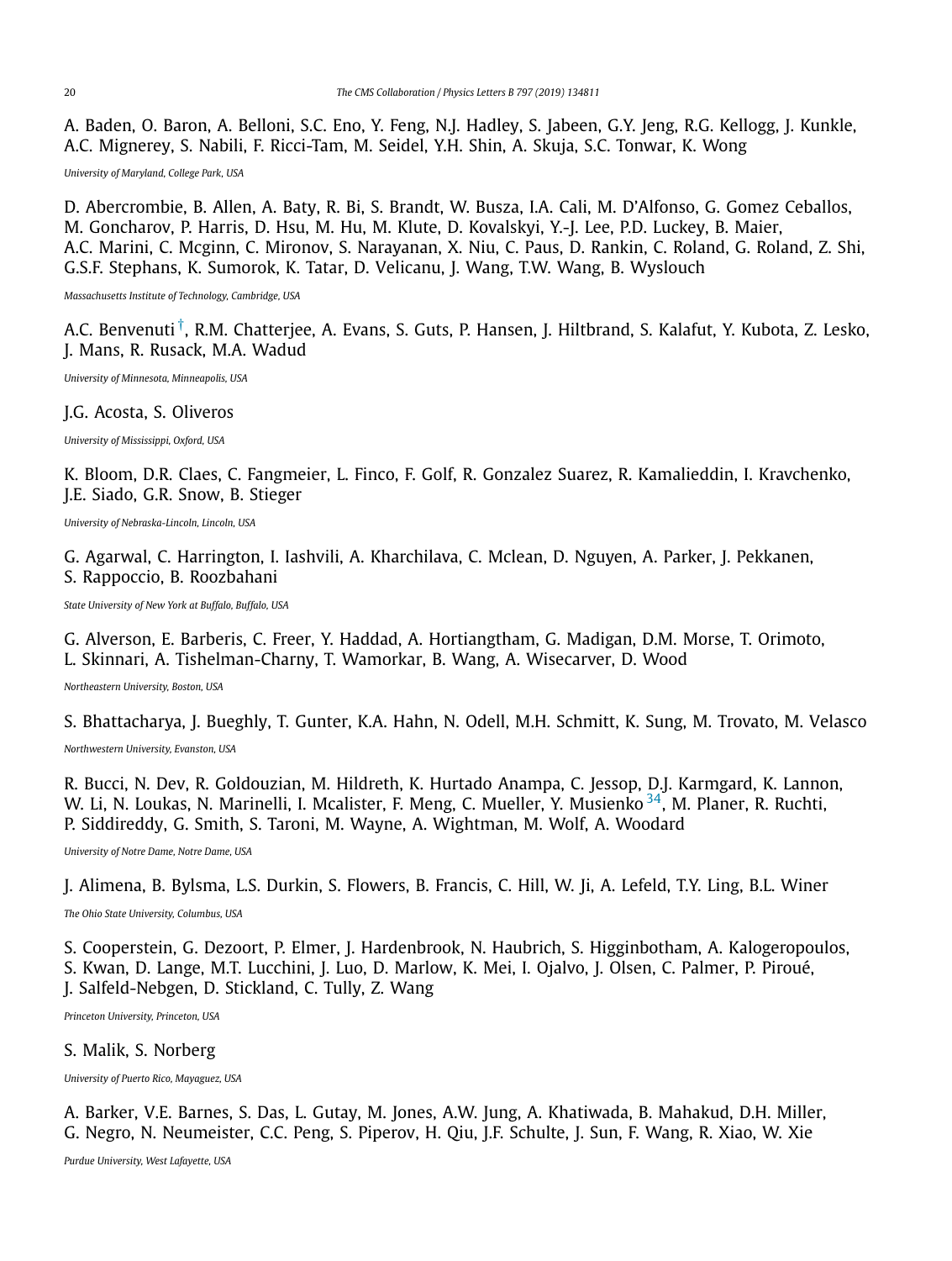#### <span id="page-20-0"></span>T. Cheng, J. Dolen, N. Parashar

*Purdue University Northwest, Hammond, USA*

K.M. Ecklund, S. Freed, F.J.M. Geurts, M. Kilpatrick, Arun Kumar, W. Li, B.P. Padley, R. Redjimi, J. Roberts, J. Rorie, W. Shi, A.G. Stahl Leiton, Z. Tu, A. Zhang

*Rice University, Houston, USA*

A. Bodek, P. de Barbaro, R. Demina, J.L. Dulemba, C. Fallon, T. Ferbel, M. Galanti, A. Garcia-Bellido, J. Han, O. Hindrichs, A. Khukhunaishvili, E. Ranken, P. Tan, R. Taus

*University of Rochester, Rochester, USA*

B. Chiarito, J.P. Chou, A. Gandrakota, Y. Gershtein, E. Halkiadakis, A. Hart, M. Heindl, E. Hughes, S. Kaplan, S. Kyriacou, I. Laflotte, A. Lath, R. Montalvo, K. Nash, M. Osherson, H. Saka, S. Salur, S. Schnetzer, D. Sheffield, S. Somalwar, R. Stone, S. Thomas, P. Thomassen

*Rutgers, The State University of New Jersey, Piscataway, USA*

H. Acharya, A.G. Delannoy, J. Heideman, G. Riley, S. Spanier

*University of Tennessee, Knoxville, USA*

O. Bouhali [71,](#page-21-0) A. Celik, M. Dalchenko, M. De Mattia, A. Delgado, S. Dildick, R. Eusebi, J. Gilmore, T. Huang, T. Kamon  $^{72}$ , S. Luo, D. Marley, R. Mueller, D. Overton, L. Perniè, D. Rathjens, A. Safonov

*Texas A&M University, College Station, USA*

N. Akchurin, J. Damgov, F. De Guio, S. Kunori, K. Lamichhane, S.W. Lee, T. Mengke, S. Muthumuni, T. Peltola, S. Undleeb, I. Volobouev, Z. Wang, A. Whitbeck

*Texas Tech University, Lubbock, USA*

S. Greene, A. Gurrola, R. Janjam, W. Johns, C. Maguire, A. Melo, H. Ni, K. Padeken, F. Romeo, P. Sheldon, S. Tuo, J. Velkovska, M. Verweij

*Vanderbilt University, Nashville, USA*

M.W. Arenton, P. Barria, B. Cox, G. Cummings, R. Hirosky, M. Joyce, A. Ledovskoy, C. Neu, B. Tannenwald, Y. Wang, E. Wolfe, F. Xia

*University of Virginia, Charlottesville, USA*

# R. Harr, P.E. Karchin, N. Poudyal, J. Sturdy, P. Thapa, S. Zaleski

*Wayne State University, Detroit, USA*

J. Buchanan, C. Caillol, D. Carlsmith, S. Dasu, I. De Bruyn, L. Dodd, F. Fiori, C. Galloni, B. Gomber  $^{73}$ , M. Herndon, A. Hervé, U. Hussain, P. Klabbers, A. Lanaro, A. Loeliger, K. Long, R. Loveless, J. Madhusudanan Sreekala, T. Ruggles, A. Savin, V. Sharma, W.H. Smith, D. Teague, S. Trembath-Reichert, N. Woods

*University of Wisconsin – Madison, Madison, WI, USA*

<sup>†</sup> Deceased.

<sup>1</sup> Also at Vienna University of Technology, Vienna, Austria.

<sup>2</sup> Also at IRFU, CEA, Université Paris-Saclay, Gif-sur-Yvette, France.

<sup>3</sup> Also at Universidade Estadual de Campinas, Campinas, Brazil.

<sup>4</sup> Also at Federal University of Rio Grande do Sul, Porto Alegre, Brazil.

<sup>5</sup> Also at UFMS/CPNA – Federal University of Mato Grosso do Sul/Campus of Nova Andradina, Nova Andradina, Brazil.

<sup>6</sup> Also at Universidade Federal de Pelotas, Pelotas, Brazil.

<sup>7</sup> Also at Université Libre de Bruxelles, Bruxelles, Belgium.

<sup>8</sup> Also at University of Chinese Academy of Sciences, Beijing, China.

<sup>&</sup>lt;sup>9</sup> Also at Institute for Theoretical and Experimental Physics named by A.I. Alikhanov of NRC 'Kurchatov Institute', Moscow, Russia.